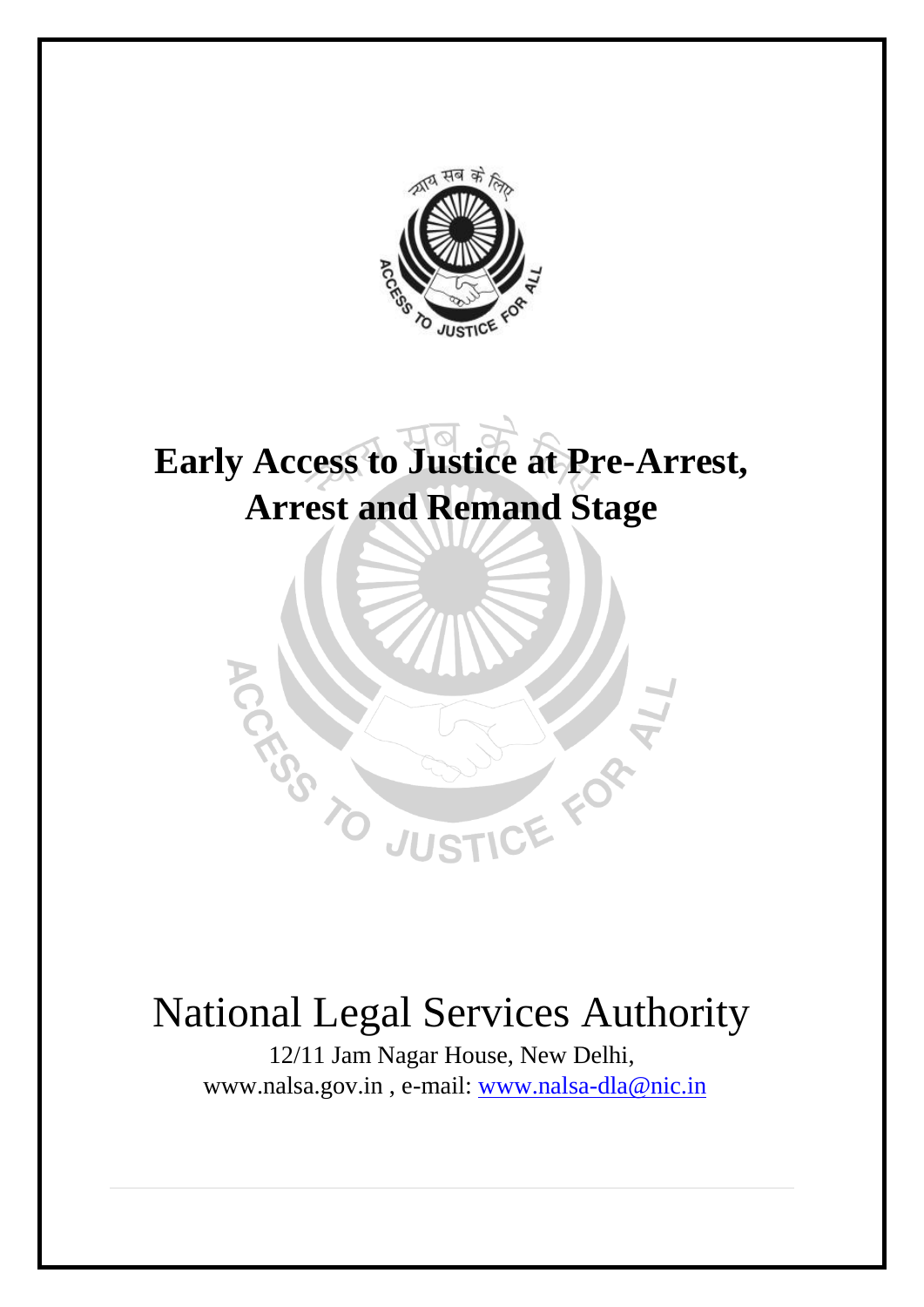| <b>INDEX</b>     |                                                                                            |                                  |                                                           |           |
|------------------|--------------------------------------------------------------------------------------------|----------------------------------|-----------------------------------------------------------|-----------|
| Sl No.           | <b>Contents</b>                                                                            |                                  |                                                           | Page(s)   |
| 1.               |                                                                                            | Introduction                     |                                                           |           |
|                  | Background<br>1.1                                                                          |                                  |                                                           | $1 - 5$   |
|                  | 1.2                                                                                        | Early stages of legal assistance | $5 - 7$                                                   |           |
| 2.               |                                                                                            | Objectives                       |                                                           |           |
| 3.               | Role of State Legal Services Authorities:-                                                 |                                  |                                                           | $7-9$     |
| $\overline{4}$ . | A framework of providing Legal Assistance at Pre-Arrest,<br><b>Arrest and Remand Stage</b> |                                  |                                                           |           |
|                  | Legal assistance at pre-arrest stage<br>4.1                                                |                                  |                                                           | $9-10$    |
|                  |                                                                                            | 4.1.1                            | Notifying suspect of the right to a lawyer                | $10 - 11$ |
|                  |                                                                                            | 4.1.2                            | Deputing a lawyer to the police station                   | $11 - 12$ |
|                  |                                                                                            | 4.1.3                            | Role of lawyer                                            | $12 - 13$ |
|                  | 4.2                                                                                        | Legal assistance at arrest stage |                                                           |           |
|                  |                                                                                            | 4.2.1                            | Notifying the suspect of his right to legal<br>assistance | $13 - 15$ |
|                  |                                                                                            | 4.2.2                            | Role of DLSA                                              | 15        |
|                  |                                                                                            | 4.2.3                            | Role of duty lawyer                                       | $15 - 17$ |
|                  | 4.3                                                                                        | Legal assistance at Remand Stage |                                                           | 17        |
|                  |                                                                                            | 4.3.1                            | Role of DLSA                                              | 18        |
|                  |                                                                                            | 4.3.2                            | Role of Lawyer                                            | 18-23     |
| 5.               | Other role of Legal Services Authorities<br>$23 - 25$                                      |                                  |                                                           |           |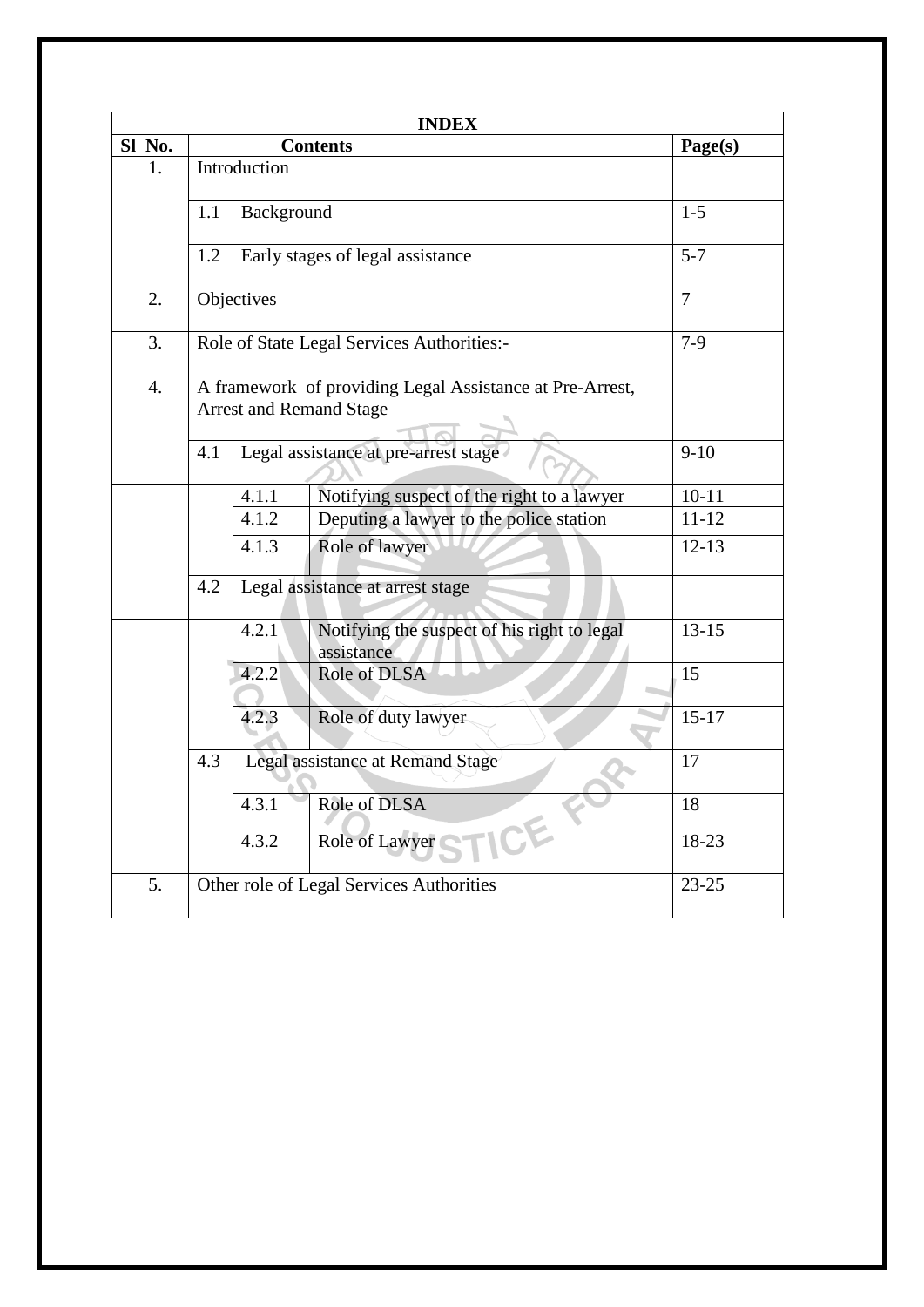### **1. Introduction:**-

#### **1.1. Background**

 Right to free legal aid and assistance is an essential ingredient of reasonable, fair, and just procedure for a person accused of any offence. It is implicit in the guarantee of Article 21. It is, therefore, essential that Access to Justice is available at all stages of the criminal process. Access to Justice during the early stages of the criminal process has its importance. It ensures, amongst other things, protection of the rights of people when they are most vulnerable. It strengthens the criminal justice system.

While availability of services of a trained lawyer at the stage of trial in a criminal prosecution and inferentially, of free legal aid, for those who cannot afford a lawyer on their own, is the norm in most jurisdictions, legal aid during pre-trial stages has its importance. It ensures, amongst other things, protection of the rights of people when they are most vulnerable and thereby strengthens the criminal justice system.

United Nations Principles and Guidelines on Access to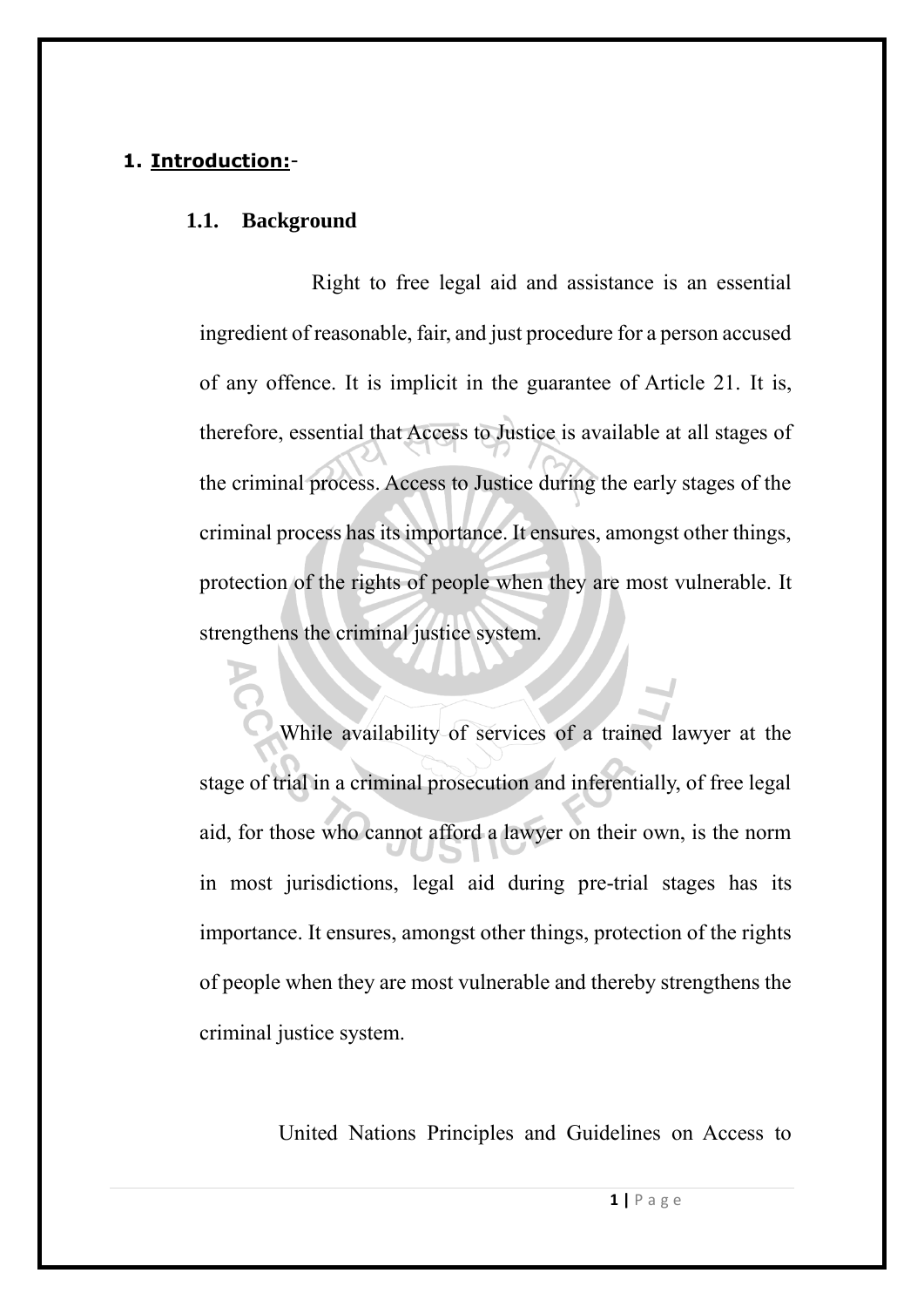Legal Aid in Criminal Justice Systems provides for the right to legal aid of any person who is "detained, arrested, suspected of, or charged with a criminal offence punishable by a term of imprisonment or the death penalty" at all stages of the criminal justice process<sup>1</sup>.

 In India, the framework of procedural law and the judgements of the Supreme Court of India provide for legal assistance at early stages of the criminal process.. The Supreme Court of India has in various judgements recognized the right to legal assistance to persons in custody and near custodial interrogation. The Hon'ble Supreme Court in *Nandini Sathpaty v P.L Dani<sup>2</sup>*, observed as follows concerning the need for providing legal assistance at early stages:

> *The spirit and sense of Art. 22 (1 ) is that it is fundamental to the rule of law that the services of a lawyer shall be available for consultation to any accused person under circumstances of near-custodial interrogation. Moreover, the observance of the right against self-incrimination is best promoted by conceding to the accused the right to consult a legal practitioner of his choice*

In the year 2009, section 41D was introduced in the Code of Criminal Procedure in order to give statutary recognition to the right to legal assistance to a person arrested or interrogated.

**.** 

<sup>1</sup> Principle 3, Clause 20, Resolution No. 67/187, United Nations Principles and Guidelines on Access to Legal Aid in Criminal Justice Systems (2012) available at http://www.unodc.org/documents/justice-andprisonreform/UN\_principles\_and\_guidlines\_on\_access\_to\_legal\_aid.pdf <sup>2</sup> AIR 1978 SC 1025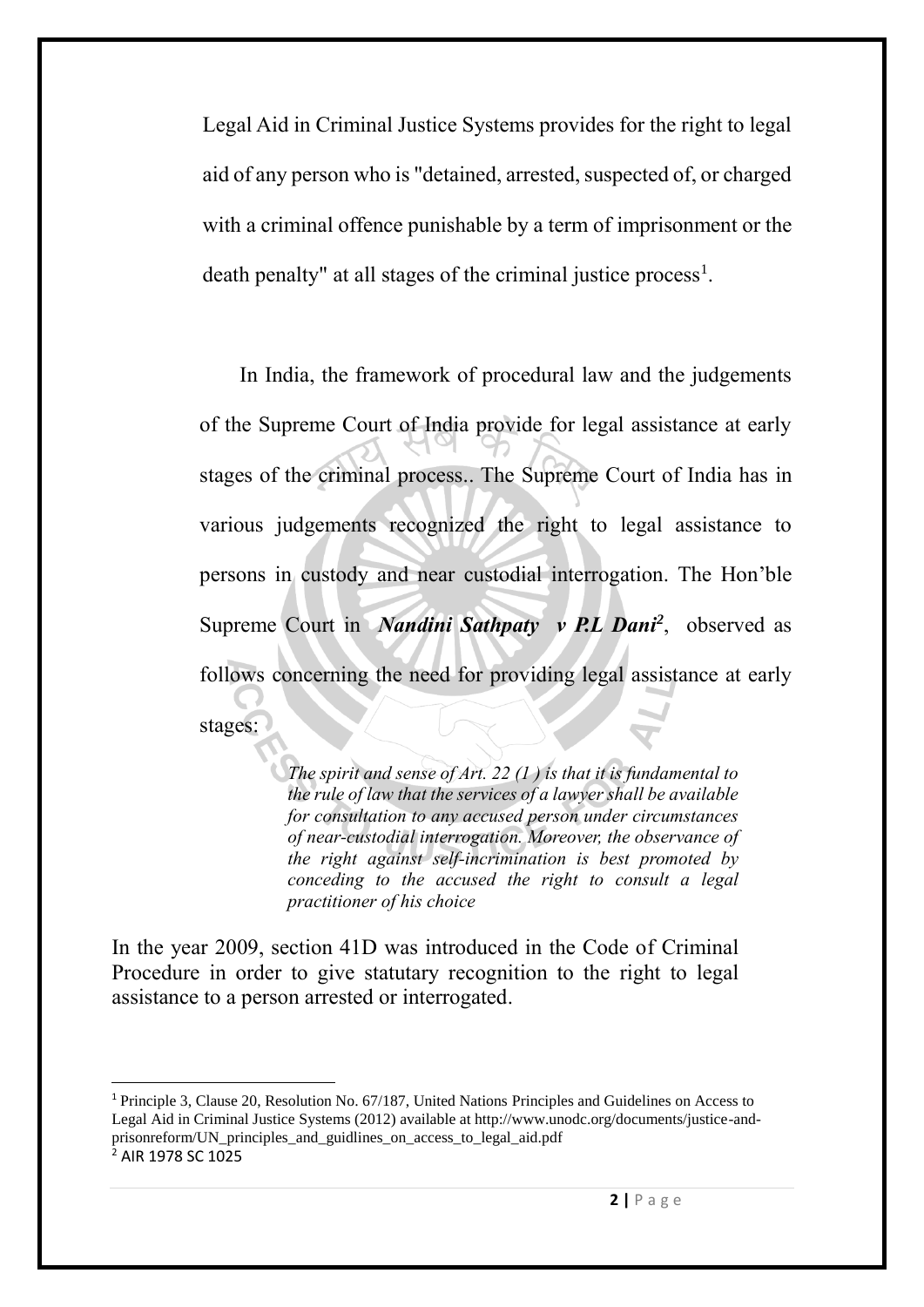Further, with the introduction of Section 41(A) in Code of Criminal Procedure, a suspect can be called to the police station for questioning/interrogation. Thus, it is further required that suspects understand their rights at that stage, and do not suffer unnecessary arrests. The Hon'ble Supreme Court in Nandini Sathpaty<sup>3</sup> also observed as follows:-

> " It may not be sufficient merely to state the rules of jurisprudence in a branch like this. The man who has to work it is the average police head constable in the Indian countryside. The man who has to defend himself with the constitutional shield is the little individual, by and large. The place where these principles have to have play is the unpleasant police station, unused to constitutional nuances and habituated to other strategies.""...... Right at the beginning we must notice Art. 22(1) of the Constitution....."

A person can be in police custody for questioning without being arrested. The terms 'custody' and 'arrest' have not been defined in the Code. However, it has been held by the Supreme Court that "in every arrest, there is custody but not vice versa and that both the words 'custody' and 'arrest' are not synonymous terms."<sup>4</sup> Moreover, "police custody" does not commence only when the accused is formally arrested but "would commence from the moment when his movements are restricted and he is kept in some sort of direct or

 3 Supra 1

<sup>4</sup> Directorate of Enforcement v Deepak Mahajan (1994) 3 SCC 440. Also see State of UP v Deoman Upadhyaya AIR 1960 SC 1125;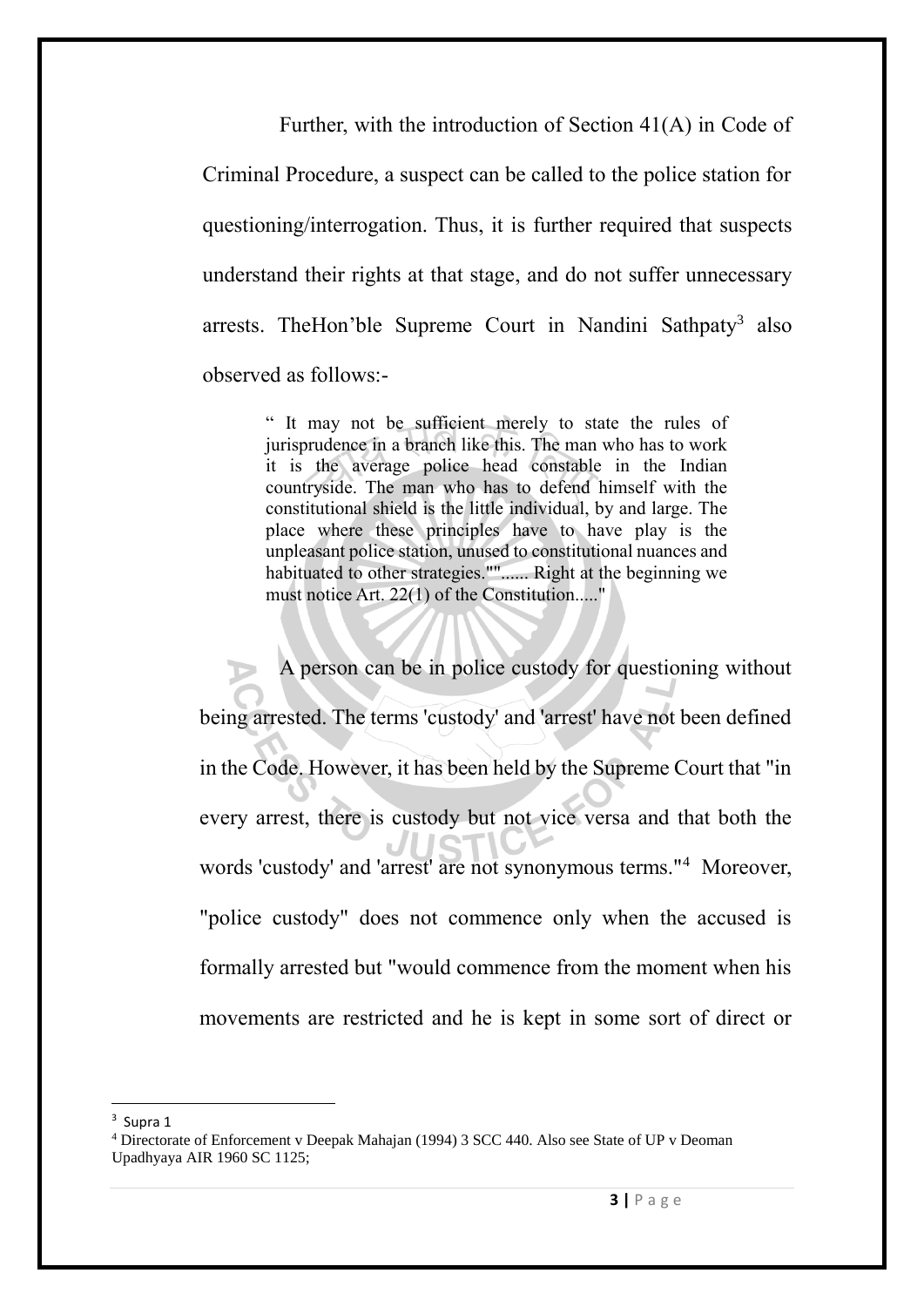indirect police surveillance<sup>5</sup>." Thus, it also covers an accused who is called for questioning pursuant to a notice of appearance. Therefore, right to a lawyer/legal aid lawyer of suspects arises before questioning, when they become aware that they are the subject of investigation, and are in custodial settings.

Although, a robust framework of rights of suspects and arrested persons exists in India, many of those arrested or detained being poor, ill-educated or disadvantaged for some other reasons, are unaware of such protection. In India, a study estimated that 80 percent of those in prison had only a primary school education or were illiterate. <sup>6</sup> They often lack the knowledge or experience needed to understand and navigate the criminal justice system. They have limited financial resources. On the absolute necessity of ensuring legal assistance to an indigent accused, P.N.Bhagwati, J observed in JUSTICE Sheela Barse<sup>7</sup>:

> "It is a necessary sine qua non of justice and where it is not provided, injustice is likely to result and undeniably every act of injustice corrodes the foundations of democracy and rule of law, because nothing rankles more in the human heart than a feeling of injustice and those who suffer and cannot get justice because they are priced out of the legal system, lose faith in the legal process and a feeling begins to overtake them that democracy and rule of law are merely slogans or

1

<sup>5</sup> Paramhansa Jadab v State AIR 1964 Ori 144.

<sup>6</sup> See Open Society foundations and United Nations Development Programme, The Socioeconomic Impact of Pretrial Detention, p. 23

<sup>7</sup> Sheela Barse vs State Of Maharashtra , 1983 AIR 378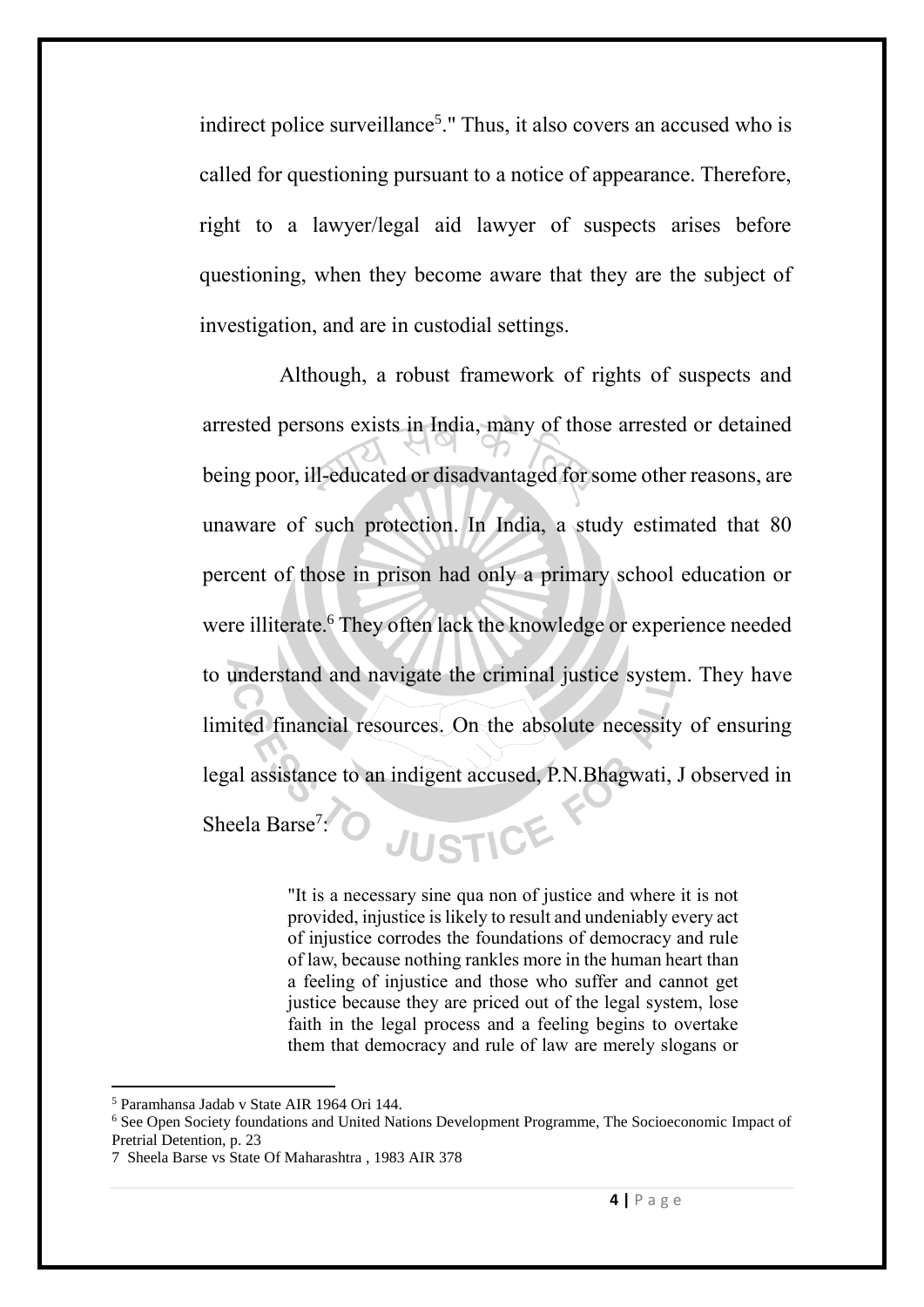myths intended to perpetuate the domination of the rich and the powerful and to protect the establishment and the vested interests."

The way in which suspects and accused persons are treated has a significant impact on the efficiency and effectiveness of the criminal justice system. <sup>8</sup> Legal assistance is therefore, as important at prearrest stage, during the period between arrest and production in the court and at the stage of Remand, as that at the stage of trial.

### **1.2 Early stages of legal assistance**

*Pre-arrest Stage* : The inclusion of Section 41A to the CrPC has created a pre-arrest stage, thereby, necessitating the enforcement of the right to legal aid even prior to arrest when a suspect can be issued a notice of appearance to appear before the police for questioning. In *Arnesh Kumar Vs State of Bihar<sup>9</sup>* the Hon'ble Supreme Court with regard to section 41A CrPC observed as JUSTIC follows:-

> " Aforesaid provision makes it clear that in all cases where the arrest of a person is not required under [Section 41\(1\),](https://indiankanoon.org/doc/1763444/) [Cr.PC,](https://indiankanoon.org/doc/445276/) the police officer is required to issue notice directing the accused to appear before him at a specified place and time. Law obliges such an accused to appear before the police officer and it further mandates that if such an accused complies with the terms of notice he shall not be arrested, unless for reasons to be recorded, the police office is of the opinion that the arrest is necessary."

**.** 

<sup>8</sup> UNDOC's " Early access to legal aid in criminal justice processes: a handbook for policymakers and practitioners" 2014.  $9$  2014) 8 SCC 273.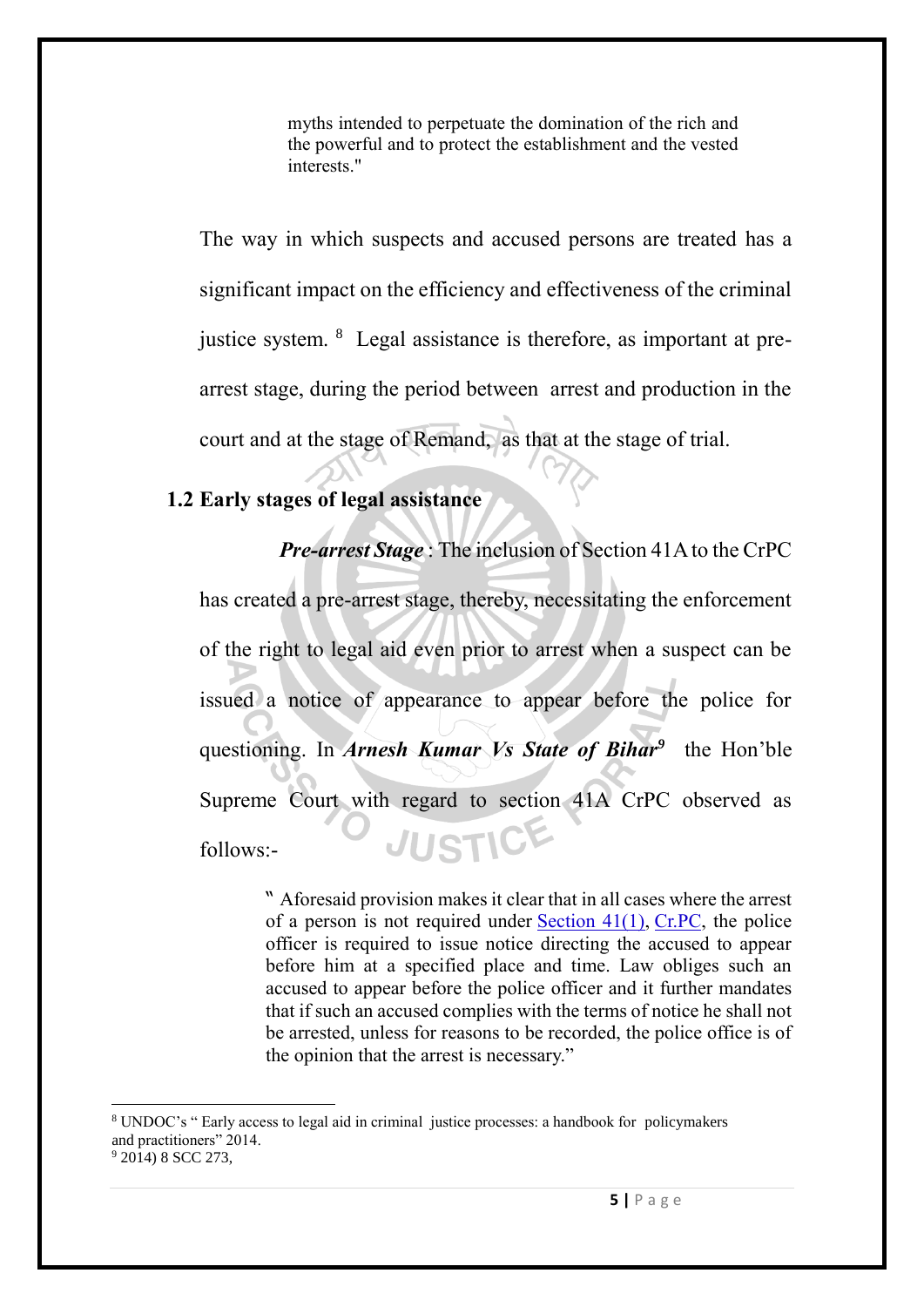Most of the persons called for interrogation to the police station on suspicion of the criminal offence are inherently vulnerable to factors such as- the environment of the police station and the uncertainty of what may happen to them. Providing of legal assistance to such persons can entail following benefits:

- a. Making the suspect feel less isolated or intimidated
- b. Safeguarding his welfare and rights during interrogation.
- c. Providing a check on police aggression.
- d. Avoiding unnecessary arrests

 *Arrest Stage*: The presence of a lawyer at the stage of arrest can make a huge difference to how the accused is treated in police custody. A lawyer at this stage can ensure that the police respect the rights of the accused and prevent harm to the accused. It reduces the possibility of beating, torture, coercion to disclosures, wrongful detention, fabrication, false implication and much more. A prompt legal assistance by lawyer at the time a person is arrested by the police may provide :-

- a. Assistance to understand why he has been arrested
- b. Protection against intimidation, ill-treatment and torture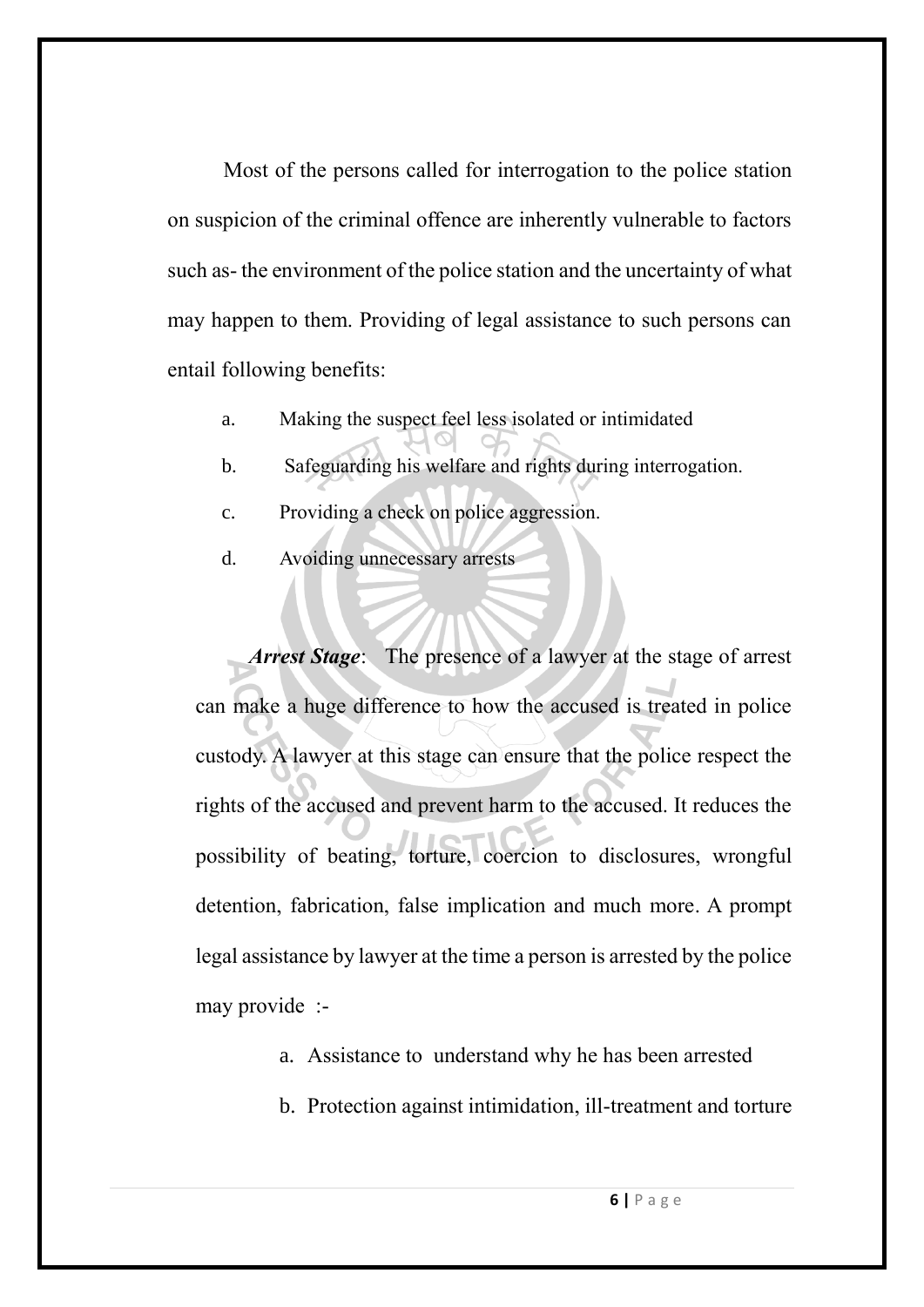- c. Assistance to understand and navigate the criminal justice process
- d. Actualization of procedural rights
- e. Ensuring bail in Bailable offences at the police station itself.

 *Remand stage*: Similarly, at the remand stage, efficient representation to unrepresented arrestees is quite imperative to ensure that unnecessary arrests are challenged, bail applications are filed , unnecessary remands are resisted and procedural rights are protected.

### **2. Objectives :-**

 Early access to justice framework is devised primarily with the following objectives:

- i. To provide legal assistance to needy suspects and arrestees during interrogation and other early stages of investigation.
- ii. To decrease the vulnerabilities of suspects and arrestees.
- iii. To assist in avoiding unnecessary arrests.
- iv. To assist the arrestees in filing bail applications and furnishing bail bonds.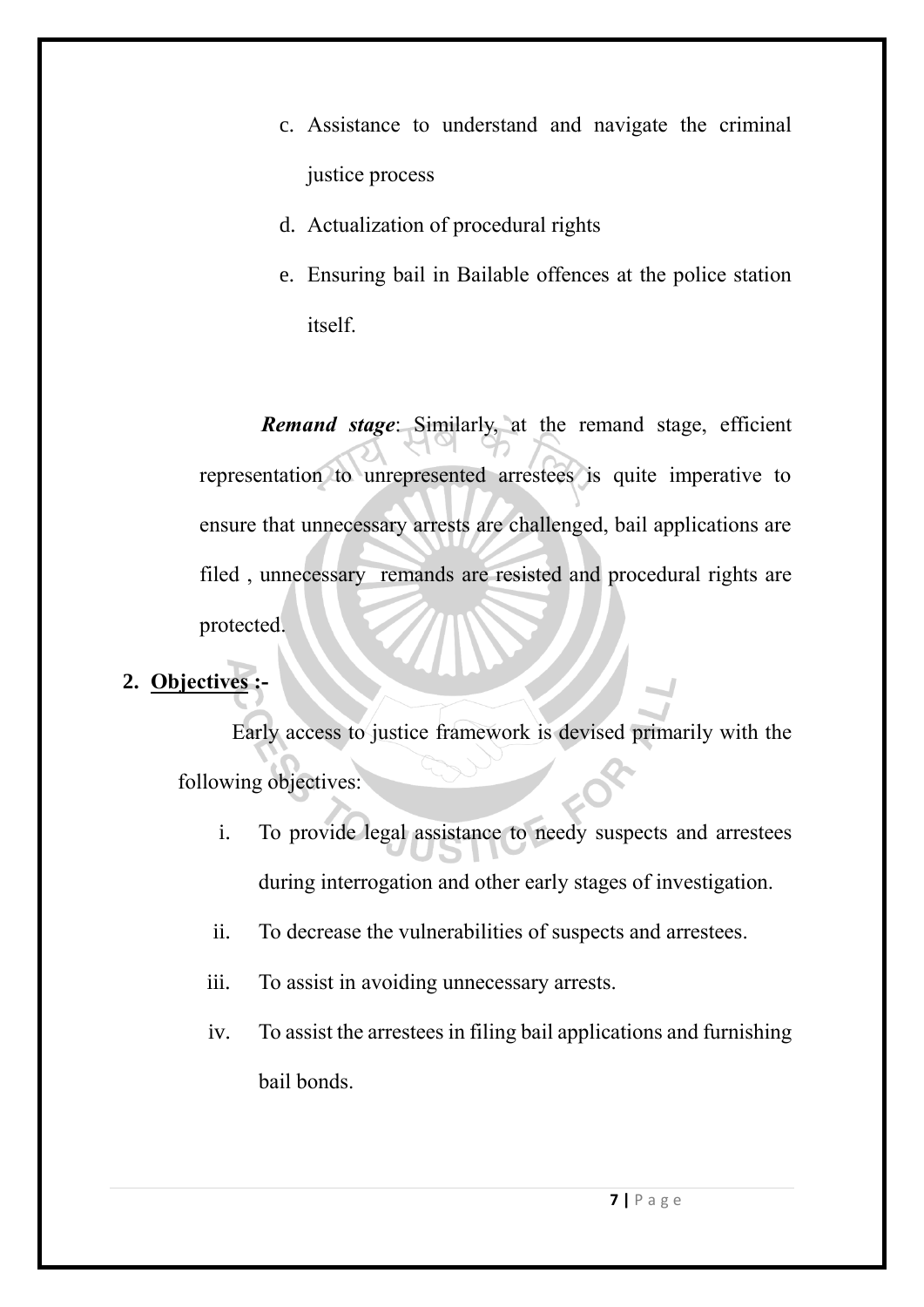### **3. Role of State Legal Services Authorities:-**

- All persons in custody, which would obviously include detention at pre-arrest stage and, between arrest and production in the Court, are entitled to free legal services by virtue of section 12 of the Legal Services Authorities Act, 1987. Since a large number of them do not have an opportunity or means to engage a lawyer on their own, Legal Services Authorities have an important role to play in reaching out to them.
- Effective implementation of early access to justice framework requires coordination between the police authorities and legal services authorities. In this regard, State Legal Services Authority shall take up the matter at the highest level with the State Department of Home and Director General of Police so that the right oflegal representation at the early stages of criminal justice system is promoted and secured.
- It is also important that wide publicity is given to the rights of persons at pre-arrest, arrest and at remand stage including the right to avail free legal aid from Legal Services Institutions. In this regard, State Legal Services Authorities shall get prepared quality IEC material including the leaflets referred to in the present framework. Hoardings enumerating such rights and phone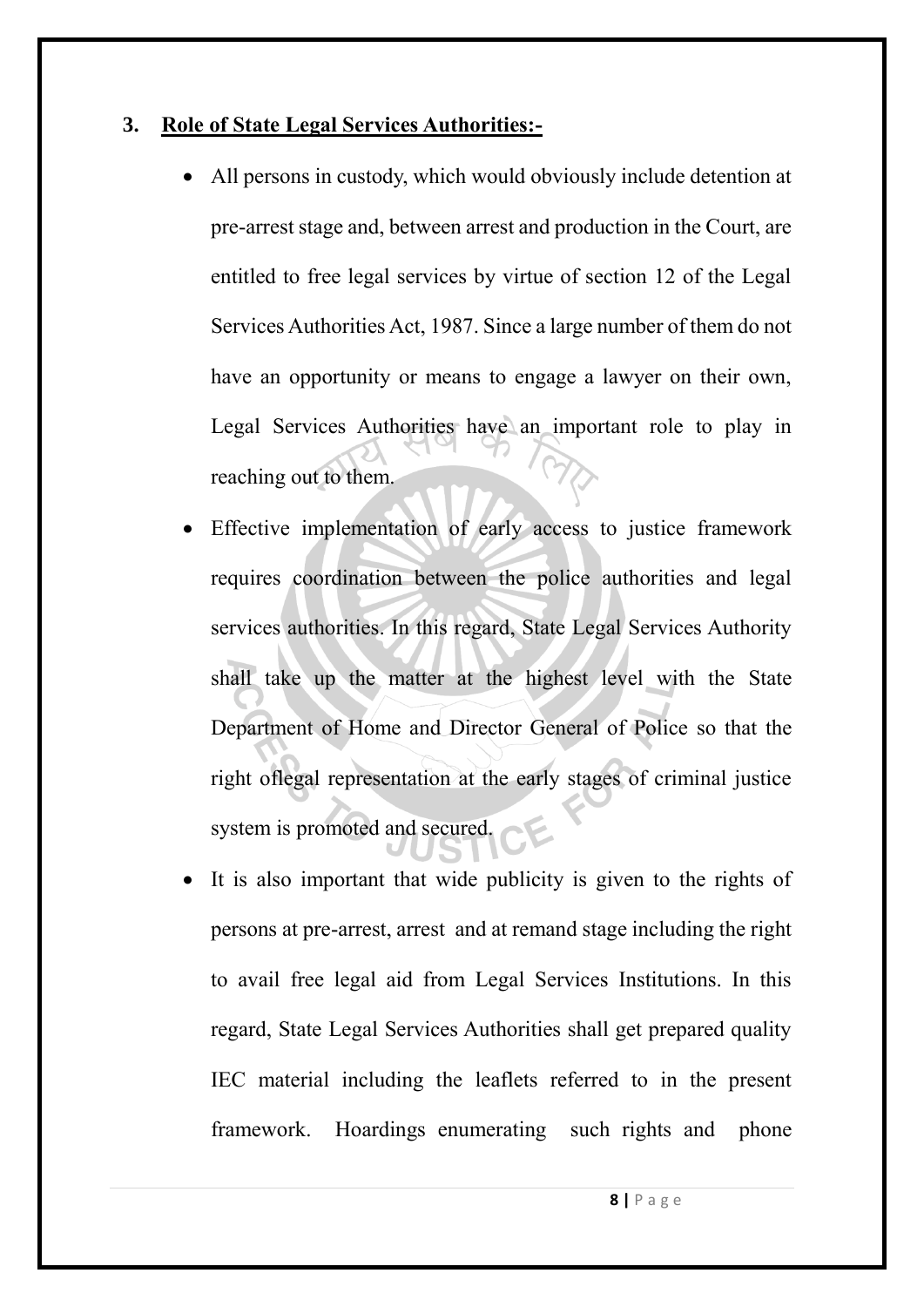numbers and addresses of Legal Services Authorities shall be put up by State Legal Services Authorities at public places, particularly at police stations, in coordination with local authorities.

• Panel Lawyers have a significant role to play in the entire process of early access to Justice. In such a scenario, capacity building programs for panel lawyers specifically touching upon essential aspects of law pertaining to Arrest, Remandand Bail be planned and implemented by State Legal Services Authorities.

### **4. A framework of providing Legal Assistance at Pre-Arrest, Arrest and Remand Stage**:-

### **4.1 Legal assistance at the pre-arrest stage:**

In Sheela Barse v State of Maharashtra AIR 1983 SC 378, the Hon'ble Supreme Court of India held:

*"..... whenever a person is arrested by the police and taken to the police lock up, the police will immediately give an intimation of the fact of such arrest to the nearest Legal Aid Committee and such Legal Aid Committee will take immediate steps for the purpose of providing legal assistance to the arrested person at State cost provided he is willing to accept such legal assistance."*

In view of the fact that the pre-arrest stage has settings of custody, there is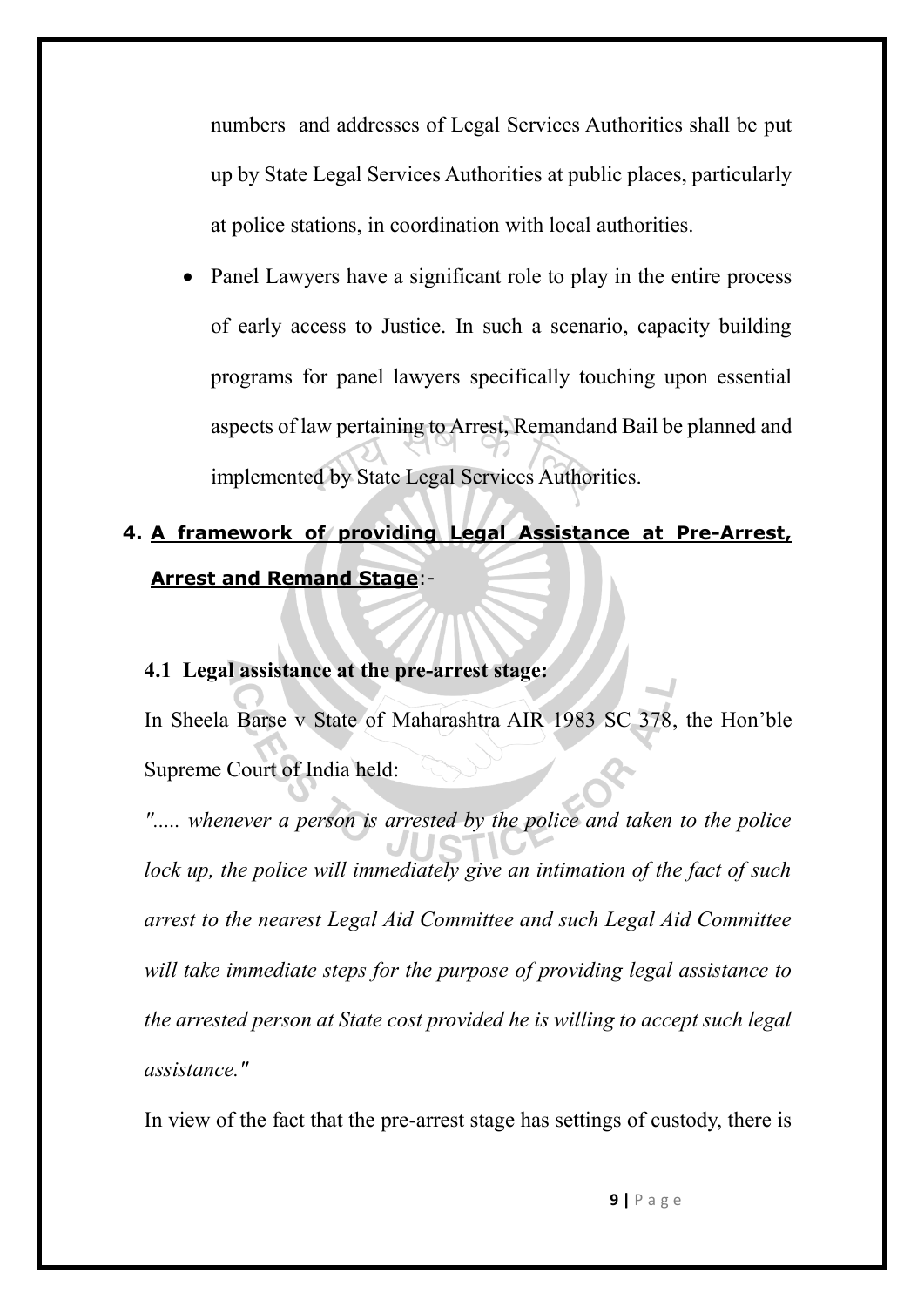no reason why the above mandate to the police to notify the Legal Aid Committee (Now, the DLSA ) should not be applicable at this stage also. The framework for providing legal assistance at this stage would therefore be as follows :

**4.1.1Notifying the suspect of the right to a lawyer**:- In view of Satapathy case supra and section 41 D Cr.P.C, the police is to notify the suspect of his right to have legal assistance during interrogation. Moreover, the mandate of Sheela Barse will remain ineffective unless the suspect is appraised of this right. The police has ,therefore, to inform the suspect that free legal assistance can be availed from the Legal Services Authorities. It is essential to inform the suspect called for interrogation of the following rights which can be given in the form of leaflet of rights by the police so that the suspect can make informed decision of his right to avail legal assistance:-

### **Your Rights**

- 1. You have the right to know why the police has called you for interrogation.
- 2. You have the right to know what the police think you have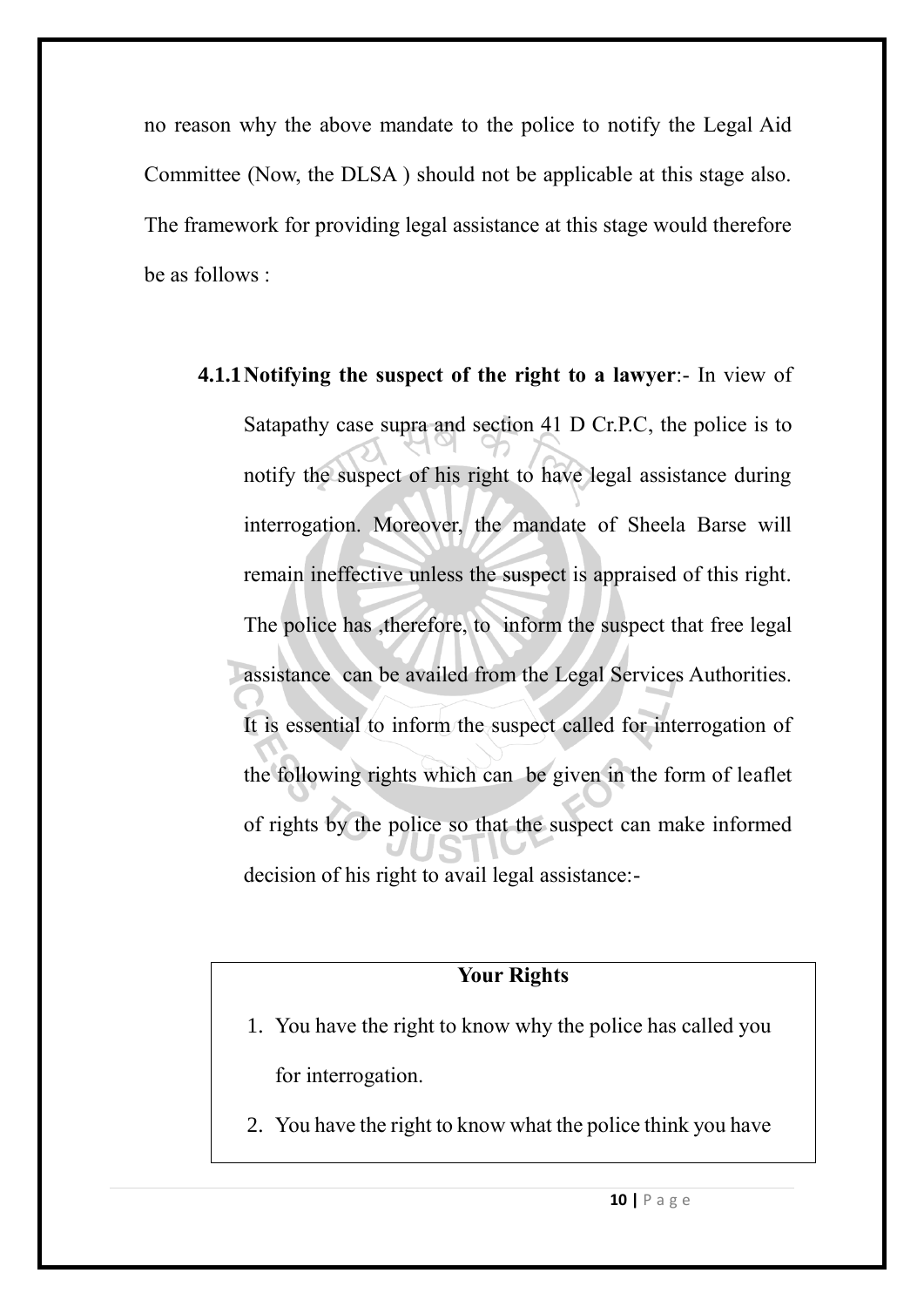done.

- 3. You have the right not to answer the questions which have the effect of self-incrimination. However, you have to give accurate details of your name,address and identity.
- 4. You have the right to have a lawyer present if the police interview you. You may avail free legal assistance from the nearest legal services authority.
- 5. You have the right to medical help if you are ill or injured.

All suspects shall be given a copy of a leaflet of rights upon arrival at the police station andshall be allowed to keep it with them for the duration of their stay. The person to be interrogated must be given adequate opportunity to read and understand the information. Legal Services Authorities shall provide enough leaflets to police stations.

## JUSTICE

**4.1.2 Deputing a lawyer to the police station:** Upon receiving the intimation of the request of the suspect to have free legal assistance during interrogation , the legal services authorities as per the duty roaster prepared with regard to various police stations, shall inform the deputed lawyer. Since, duty roasters are expected to be given in advance to the police stations so that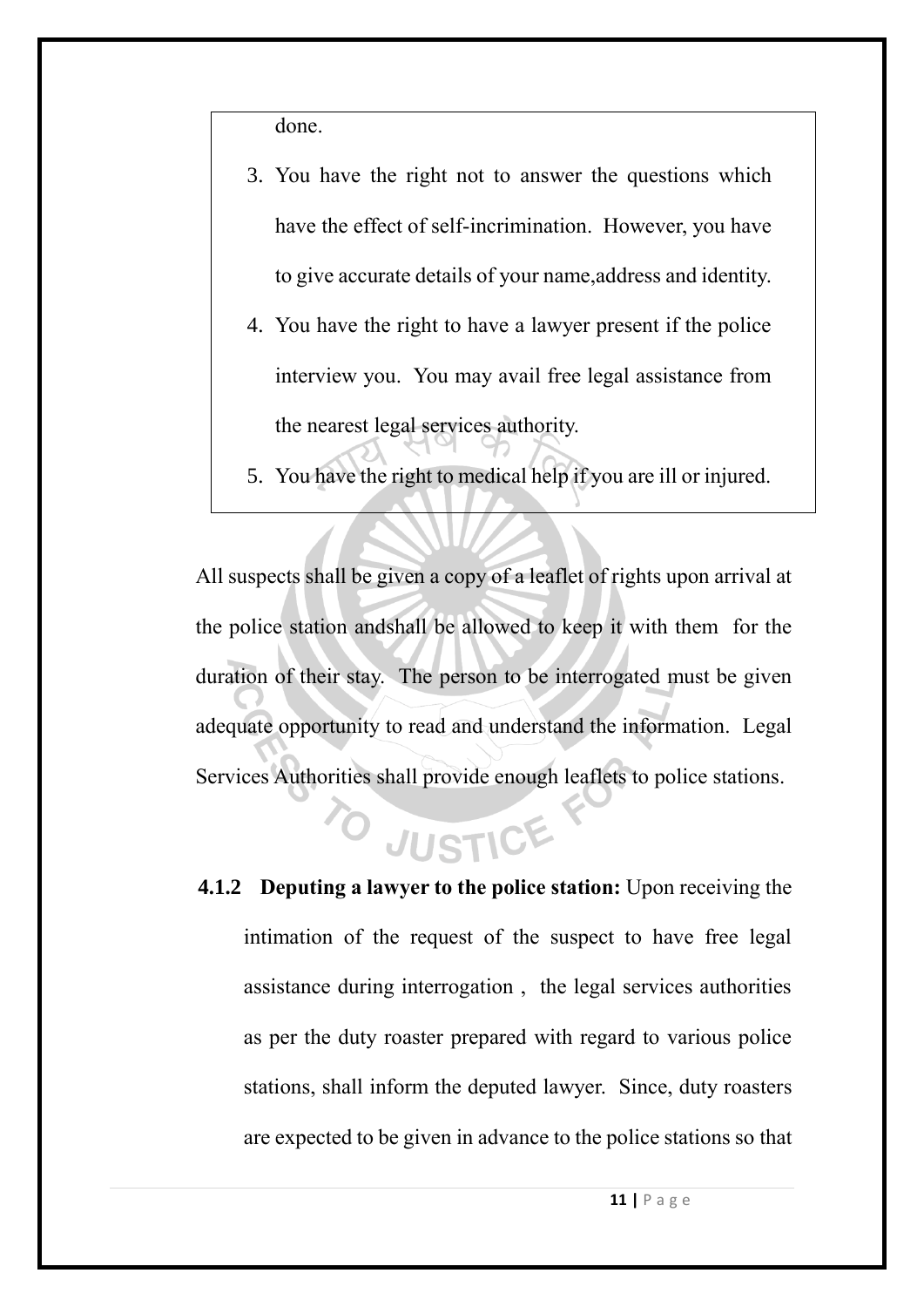police authorities may be able to directly intimate the lawyer. Upon intimation, the lawyer shall go to the concerned police station for providing legal assistance.

- **4.1.3Role of the lawyer:** The work of a lawyer in advising and assisting the suspect in the police station can often be difficult and demanding. A lawyer has the following role to play at the police station at pre arrest stage:
	- **a)** The lawyer shall apprise himself of the allegations against the person called for interrogation.
	- **b)** He shall explain the alleged offence and the matter for which the person has been called for interrogation.
	- He shall provide legal advice and assistance as sought and required in the situation.
	- **d)** He shall not interrupt or obstruct interrogation.
	- **e)** He shall appropriately advice the police, if it proceeds to arrest the suspect unnecessarily and without any basis. In this regard, he shall put the position of law before police officials keeping in view the circumstance of the case.
	- **f)** In case the suspect is a foreigner, the duty lawyer shall inform the police to intimate the High Commission,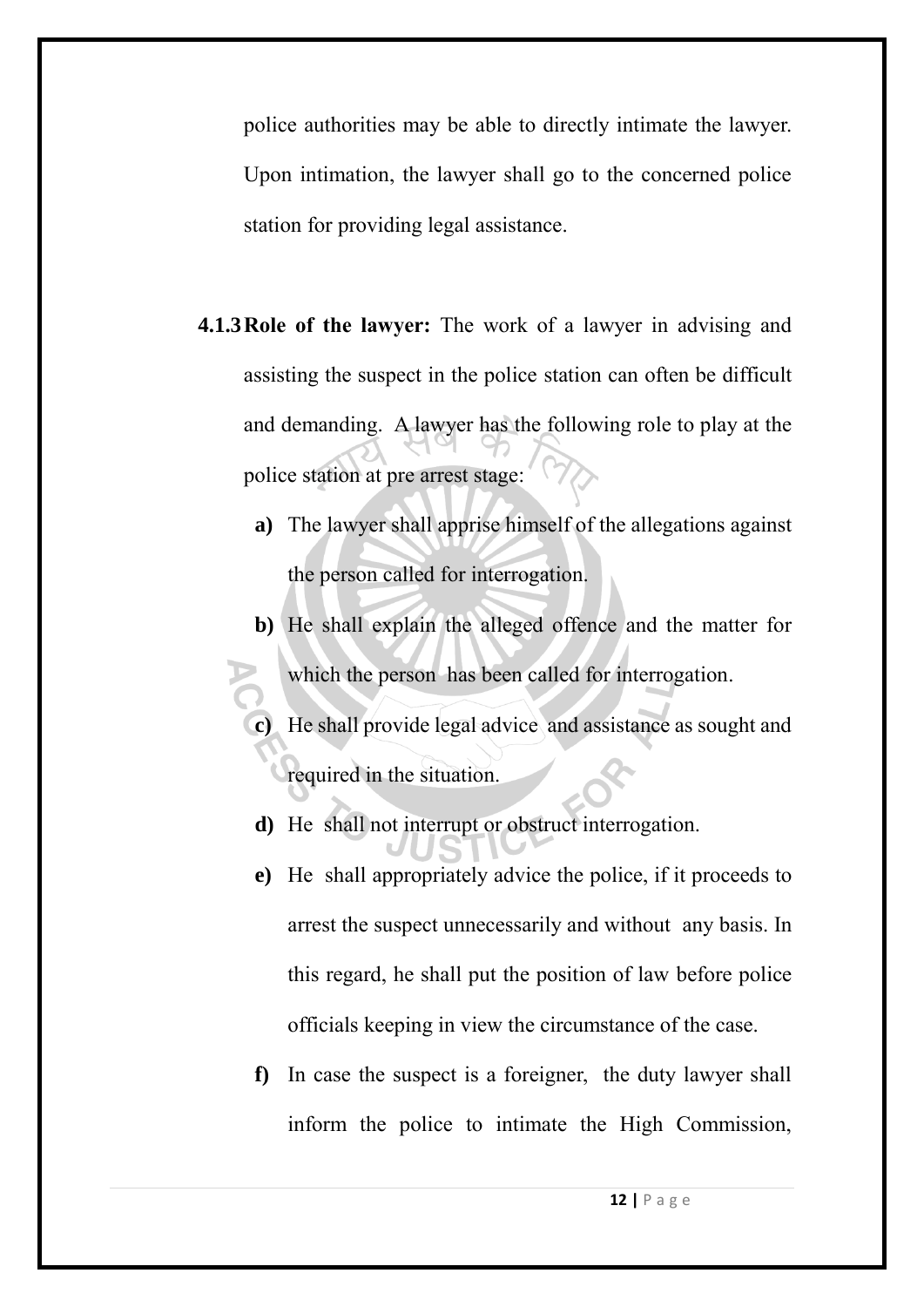Embassy/Consulate.

- **g)** In case, the suspect does not understand the language then arrangement be made for an interpreter, the expenses of which may be borne by the DLSA from Grant in Aid.
- **h)** He shall ensure that women are not called to the police station or to any place other than their place of residence for questioning.
- **i)** In case a child has been called to the Police Station, the lawyer shall take necessary steps to safeguard his rights as provided under Juvenile Justice( Care and Protection Act) 2015.

### **4.2 Legal assistance at the arrest stage:**

**4.2.1 Notifying the suspect of his right to legal assistance**:- In view of *Nandini Sathpaty and Sheela Barse* cases supra and sections 41 A to 41 D Cr.P.C, police is to intimate the arrestee of his right to have legal assistance. A letter of rights in the form of a leaflet may be given to the arrestee. It may contain the following:-

### **Rights of an Arrested Person**

1. The right to a lawyer on being arrested (Article 22 (1))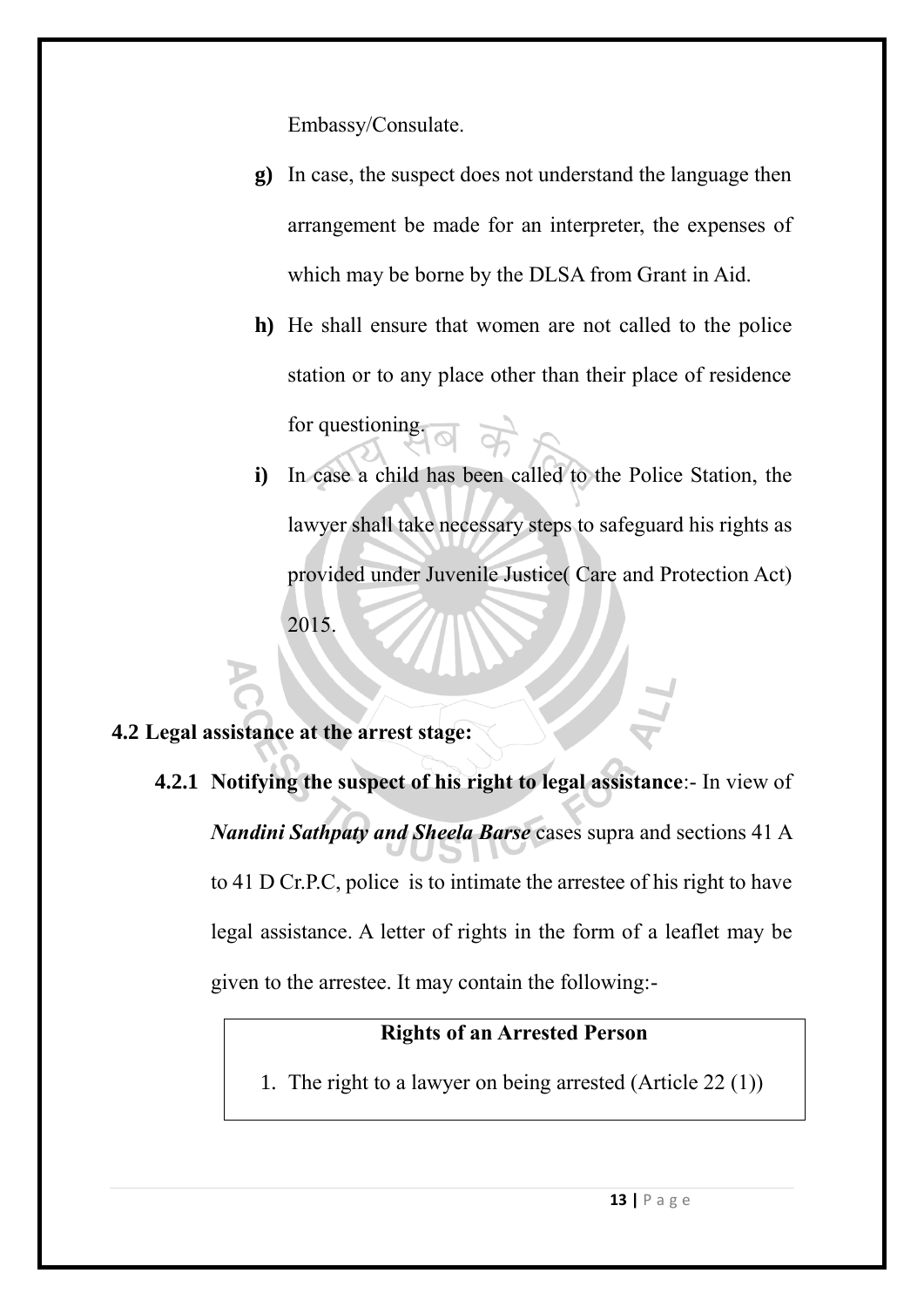- 2. The right to have the arrest memo prepared as per Section 41B and scrutinized by the Magistrate
	- 3. The right to be informed of the grounds of arrest and of the right to bail (Section 50)
- 4. The right of information to any friend, relative or any other person nominated by the arrested person about the arrest and the place of detention (Section 50 A)
- 5. The right to medical examination by a medical officer/registered medical practitioner soon after arrest – female medical practitioner in the case of a female accused ( Section 54)
- 6. The right to meet an advocate during interrogation (Section 41 D)
	- 7. The right against self incrimination (Article 20 (3) )
	- 8. The right to be produced before a competent Magistrate within 24 hours, excluding the time taken for the journey to the Magistrate (Section 56 read with Section 57)

In case the arrestee wants to avail the legal assistance, an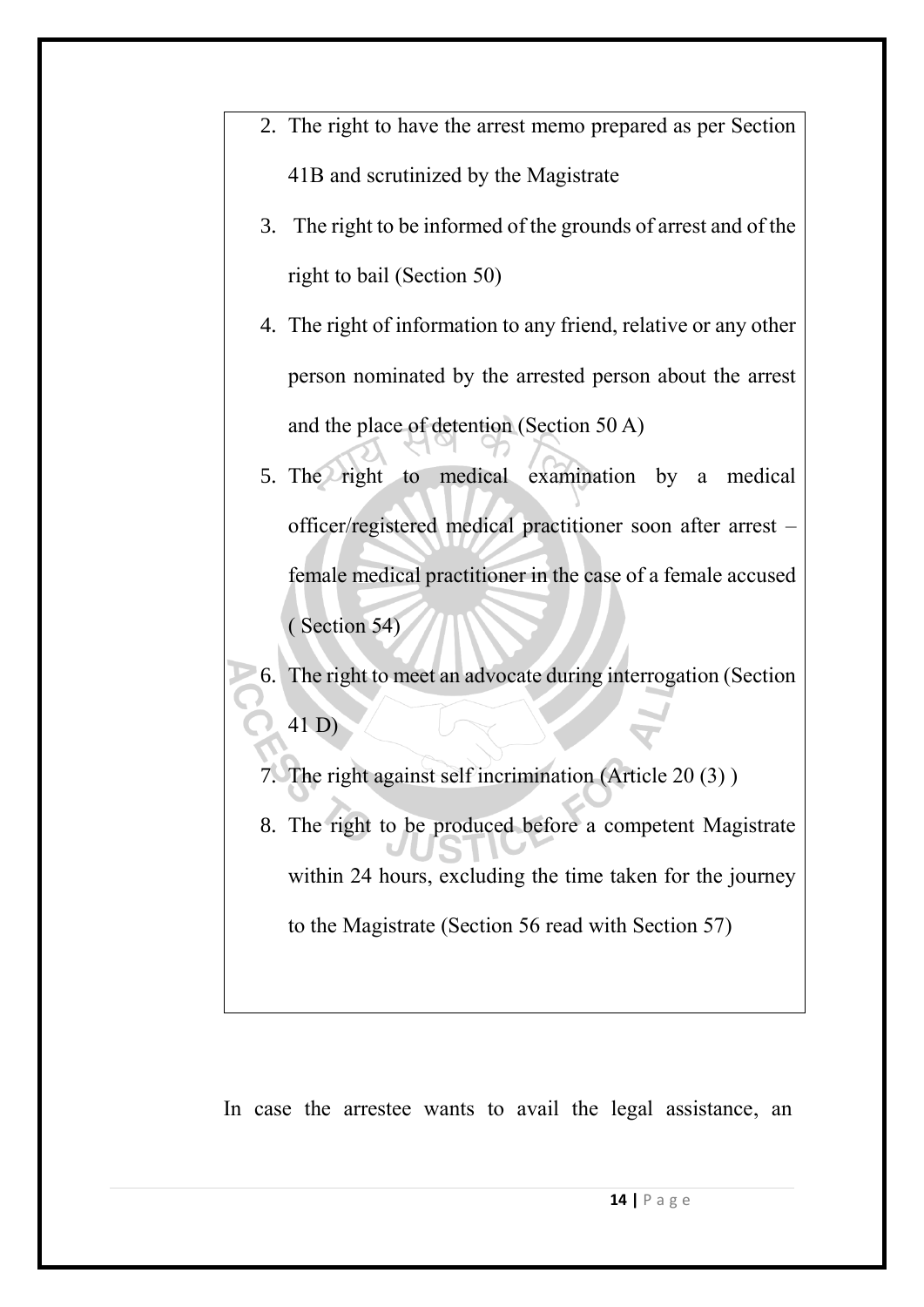intimation of such requirement shall be given by the police to DLSA and the duty lawyer. In case of women and children in conflict with law, intimation in all cases be given to the DLSA and duty lawyer.

### **4.2.2 Role of DLSA**:-

Upon receiving the intimation of request of the arrestee to have free legal assistance during interrogation or interview, the legal services authorities shall inform the deputed lawyer, as per the duty register. Since, duty roasters are expected to be given in advance to the police stations so police authorities shall also directly intimate the duty lawyer. Upon intimation, the lawyer shall go to the concerned police station for providing of legal assistance. **4.2.3 Role of a Duty Lawyer**:-

 A lawyer has an vital role to perform at this stage. His entire functions shall revolve around providing appropriate legal assistance within the permissible limits to the arrestee without disturbing the investigative process and functions of police officers. The role of Duty Lawyer at the police station is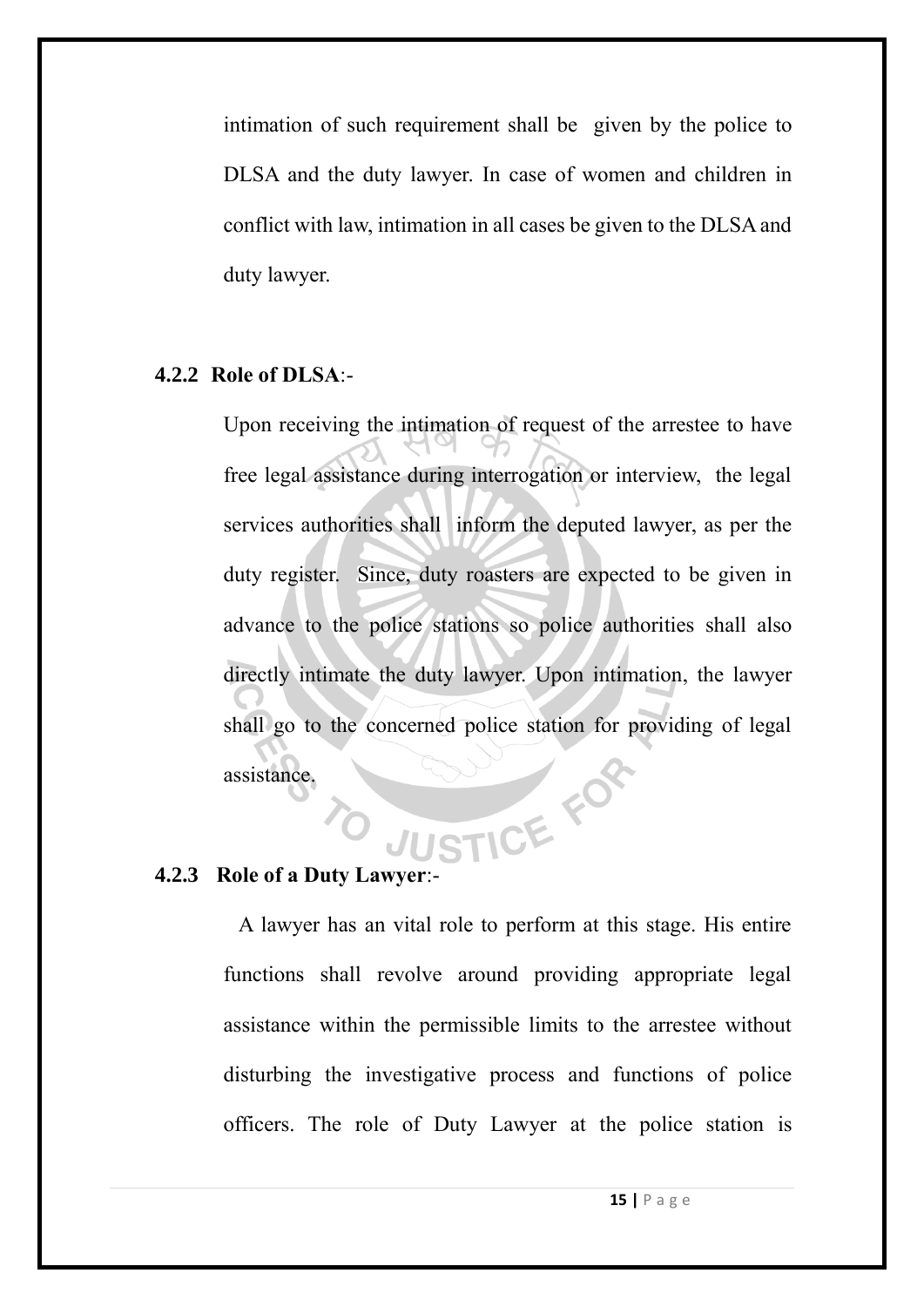enumerated below:

- a. He shall apprise himself of the allegations against the accused and the grounds of arrest.
- b. He shall explain to the Arrestee, the alleged offence and the grounds of arrest.
- c. He shall provide legal advice and assistance as sought and required in the situation.
- d. He shall not interrupt or obstruct interrogation.
- e. He shall take necessary steps for securing the bail of the arrestee at the police station itself, in bailable offences. Wherever necessary and feasible, family members or friends of the arrestee be contacted through PLVs for this purpose.
- f. In case the arrestee is a foreigner, the duty lawyer shall inform the police to intimate the High Commission, Embassy/Consulate.
- g. In case, the arrestee does not understand the language then arrangement be made for interpreter, the expenses of which may be borne by the DLSA from Grant in Aid.
- h. He shall ensure that the distinctive needs of women arrestees are met by seeking to ensure that procedures of criminal Justice are complied with. This may include ensuring that they are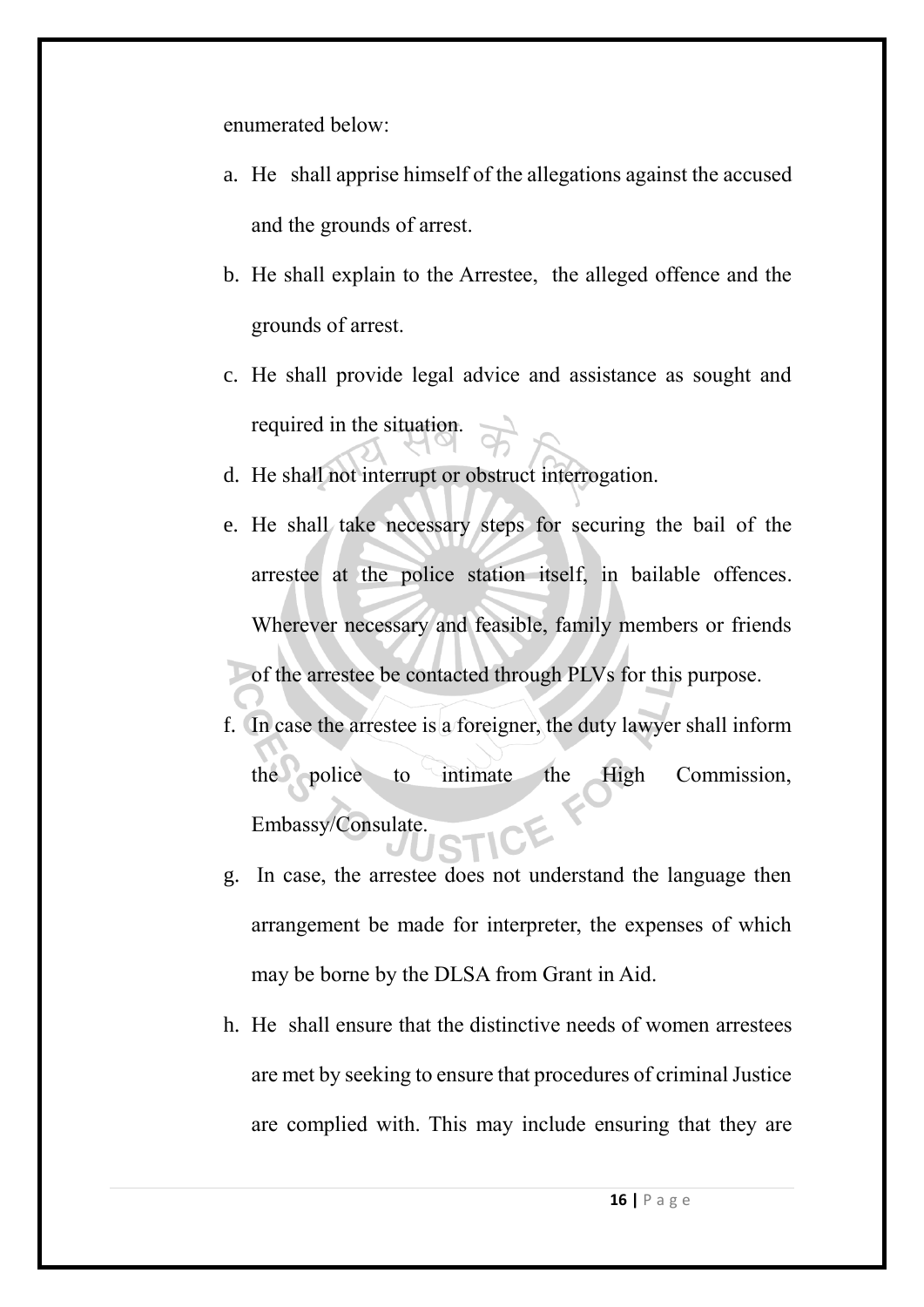detained separately from males and that female police officer remains present during interrogation.

i. In case arrested persons apparently appears to be a child, the lawyer shall take necessary steps to safeguard his rights as provided under Juvenile Justice( Care and Protection Act) 2015.

# **4.3 Legal Assistance at Remand Stage**:-

The Hon'ble Supreme Court of India in Mohd. Ajmal, Amir Kasab v. State of Maharashtra<sup>10</sup> held as follows:

" The right to access to legal aid, to consult and to be defended by a legal practitioner, arises when a person arrested in connection with a cognizable offence is first produced before a magistrate."

The Hon'ble Supreme Court further held

"We, accordingly, hold that it is the duty and obligation of the magistrate before whom a person accused of committing a cognizable offence is first produced to make him fully aware that it is his right to consult and be defended by a legal practitioner and, in case he has no means to engage a lawyer of his choice, that one would be provided to him from legal aid at the expense of the state. The right flows from Articles 21 and 22 (1) of the Constitution and needs to be strictly enforced."

Thus, arrested person has a right to be represented during remand.

1 <sup>10</sup> (2012) 9 SCC 1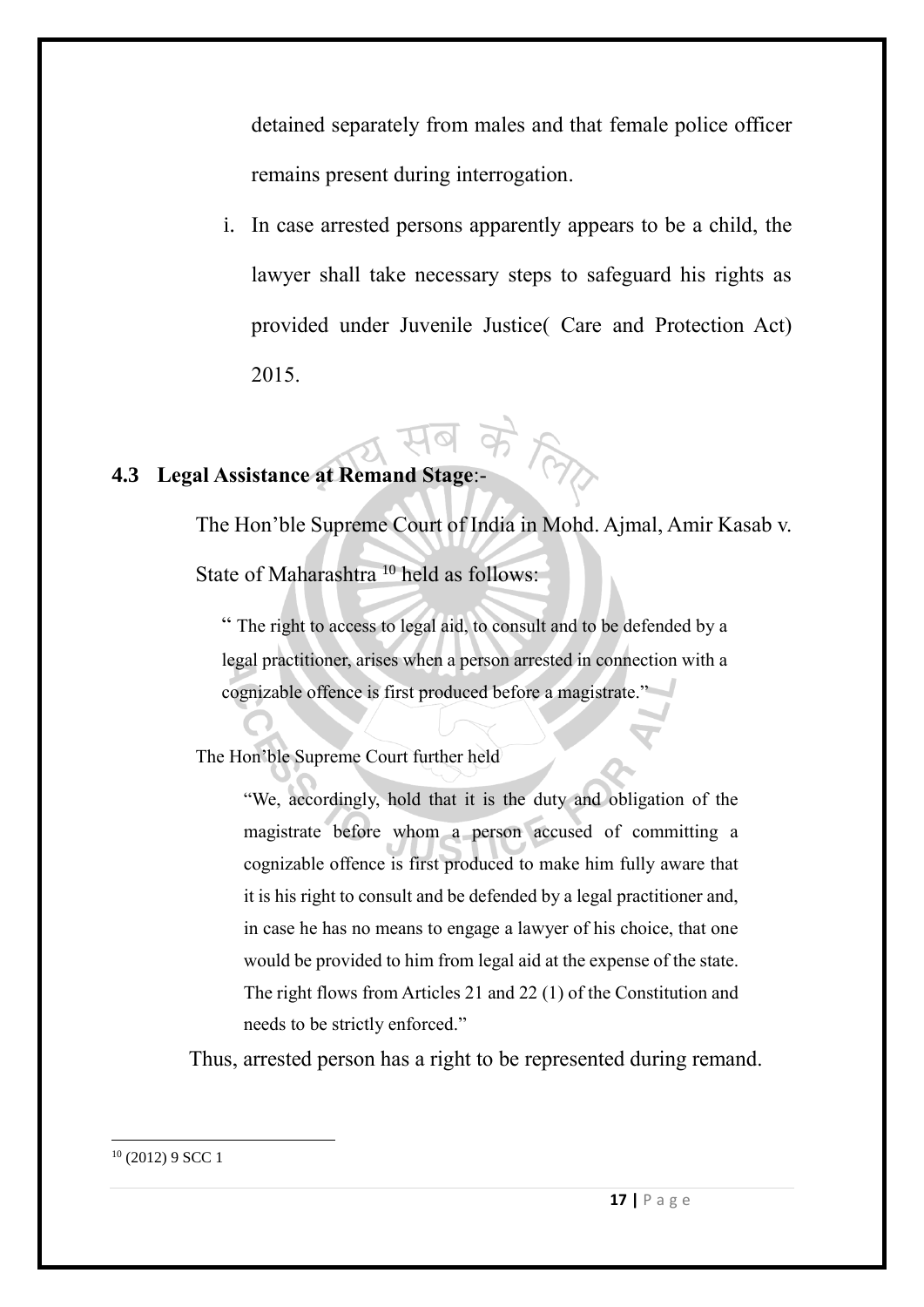### **4.3.1 Role of DLSA :**

- $\checkmark$  DLSA shall depute Remand Advocates in the Magisterial Courts, Sessions Court and also in the courts of Executive Magistrate as per the requirement. In other words, deputing of Remand Advocate should be proportionate to the actual requirement which should be periodically reviewed. One lawyer may be deputed for two or more courts keeping in view the workload.
- $\checkmark$  Duty rosters may be sent to the police stations and to the courts so as to give prior information of the Remand Advocates.
- $\checkmark$  DLSA shall ensure that duty lawyers attend to the remand work even during holidays and after court hours as and when unrepresented arrestee is produced for remand.

### **4.3.2 Role of the Lawyer**:-

a) **Copy of application for remand:-** Before proceeding to represent an unrepresented arrestee, it is quite essential to obtain a copy of the application moved by the prosecution for seeking the remand of an accused. The contents of the application can indicate to the remand lawyer the gist of the allegations and the reasons which the prosecution is putting forth for seeking remand. If prosecution does not supply the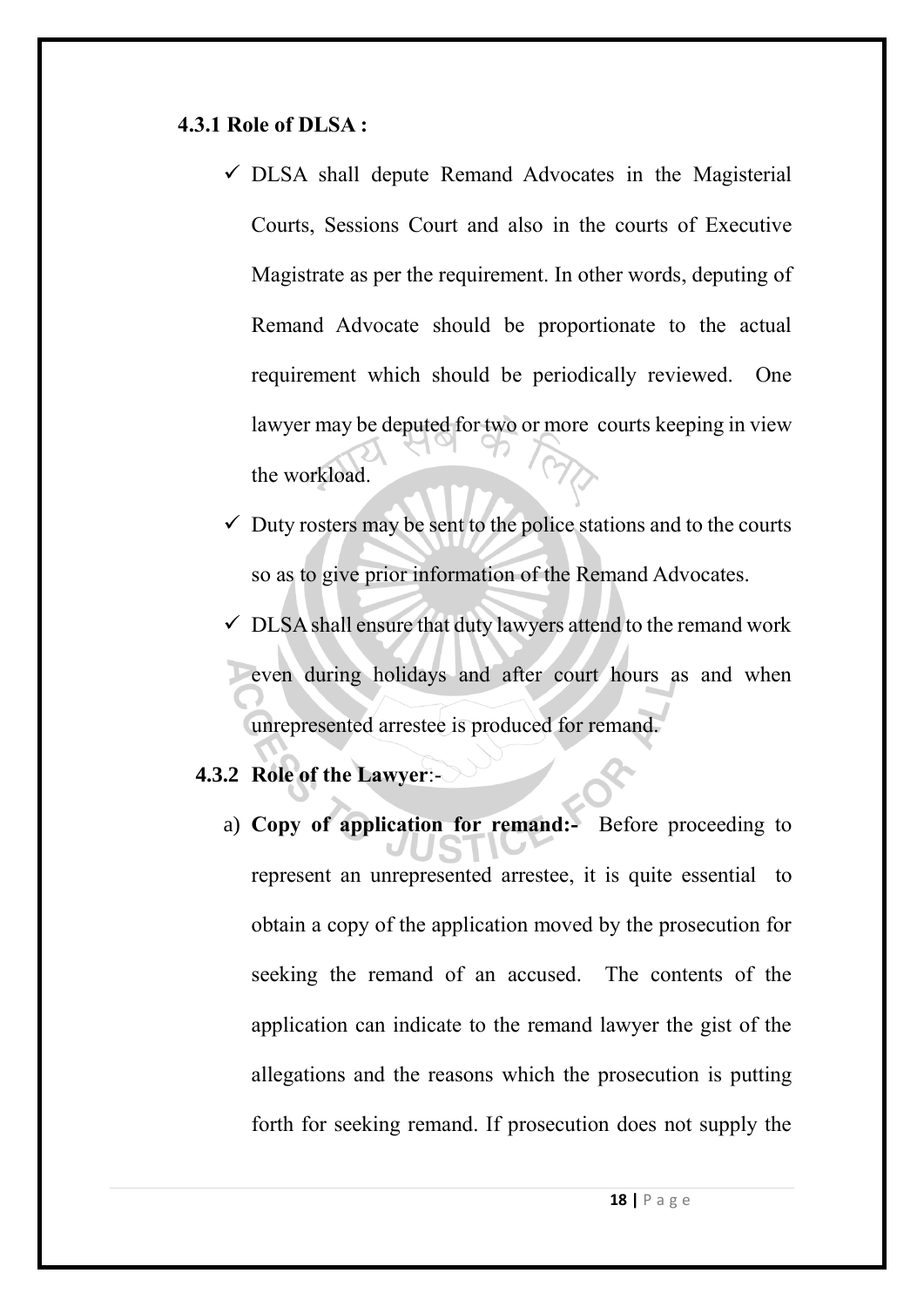copy of an application, request be made to the concerned court for providing the copy of application for effective representation of the accused. After obtaining the copy of the remand application and even the copies of the documents which the prosecution may be relying upon, the remand lawyer shall go through the contents of the same.

- b) **Interaction with arrestee** : Remand Advocate shall in every case, before representing the arrestee, interact with the arrestee. This shall be done with an objective to inform an arrestee about the allegations against him and the grounds being put by the prosecution for seeking remand. It is also required for seeking any information regarding the allegations, date of arrest etc. Interaction can give inputs about many important aspects including the local roots of the arrested person.
- c) **Challenge arrest:** It may happen that the police has arrested a person unnecessarily in a routine manner. In such a scenario, keeping in view section 41 (A) of Code of Criminal Procedure read with important judgements of the Hon'ble Supreme Court such as *In Arnesh Kumar Vs State of Bihar(2014) 8 SCC 273*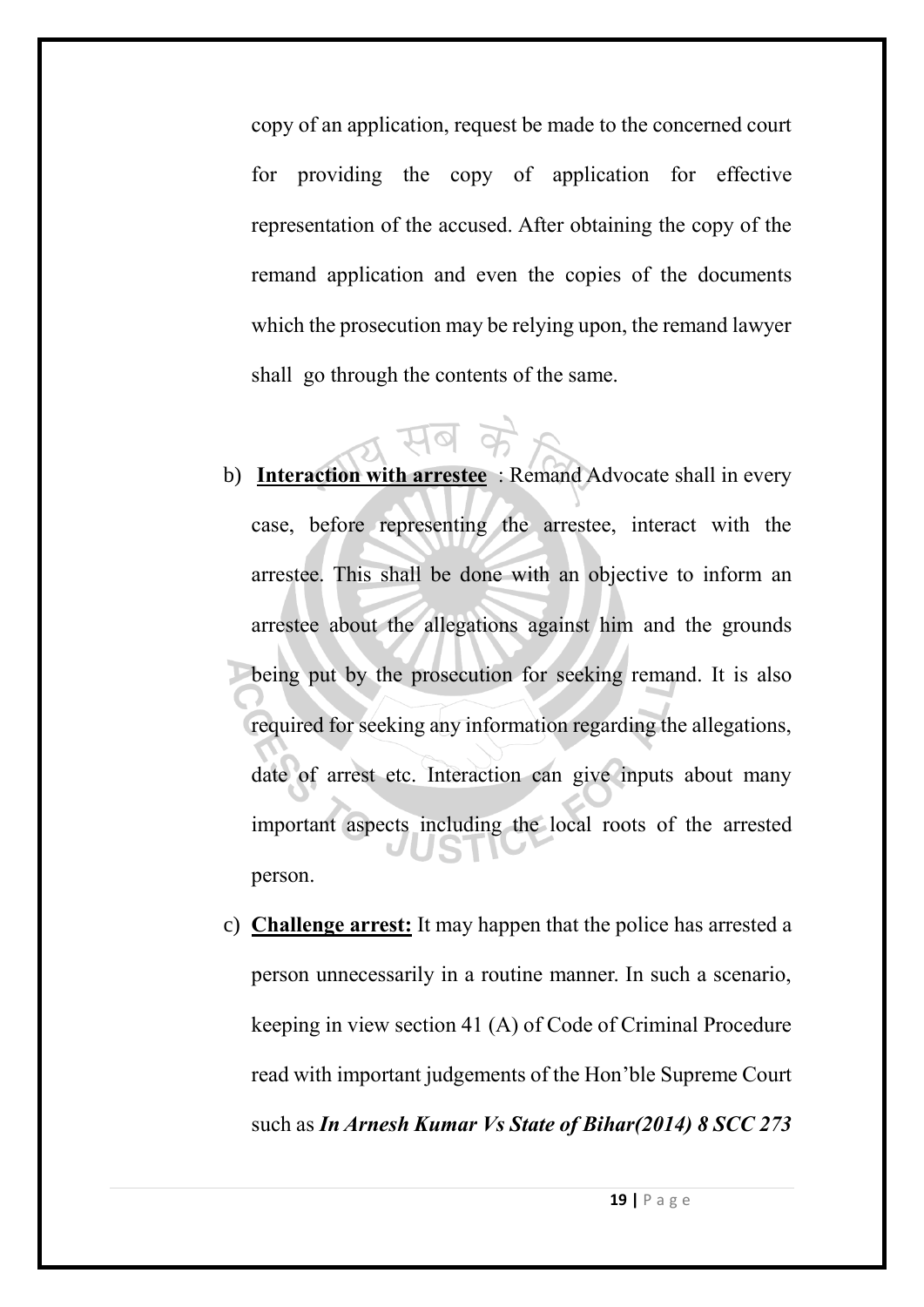*, Joginder Kumar v State of UP 1994 SCC (4) 260,* the arrest shall be challenged by a Remand Advocate before a court.

- d) **Bail application:-** Remand advocate shall file bail applications in appropriate cases. Arrestee be also apprised of the bail application and the next date if the matter is postponed by the court for hearing arguments. In case of grant of bail, the Remand Advocate shall also assist in furnishing of bail bonds. Wherever necessary, family members be also contacted through PLVs, for filing of bail bonds. In case of rejection of the bail, intimation be given to the office of DLSA. Arrestee be also informed about his right to move Higher courts. In case the arrestee takes informed decision for availing the said right, LSA shall provide legal services for filing matter in Higher courts.
- e) **Submission with regard to surety:-** If the arrestee is a resident of some other place and obtaining of local surety may be difficult for him, a submission may be made before the court not to order furnishing of local sureties. In this regard reference can be made to the observations of the Hon'ble Supreme Court in **Moti Ram & Ors vs State Of M.P , 1978 AIR 1594, 1979 SCR (1) 335.**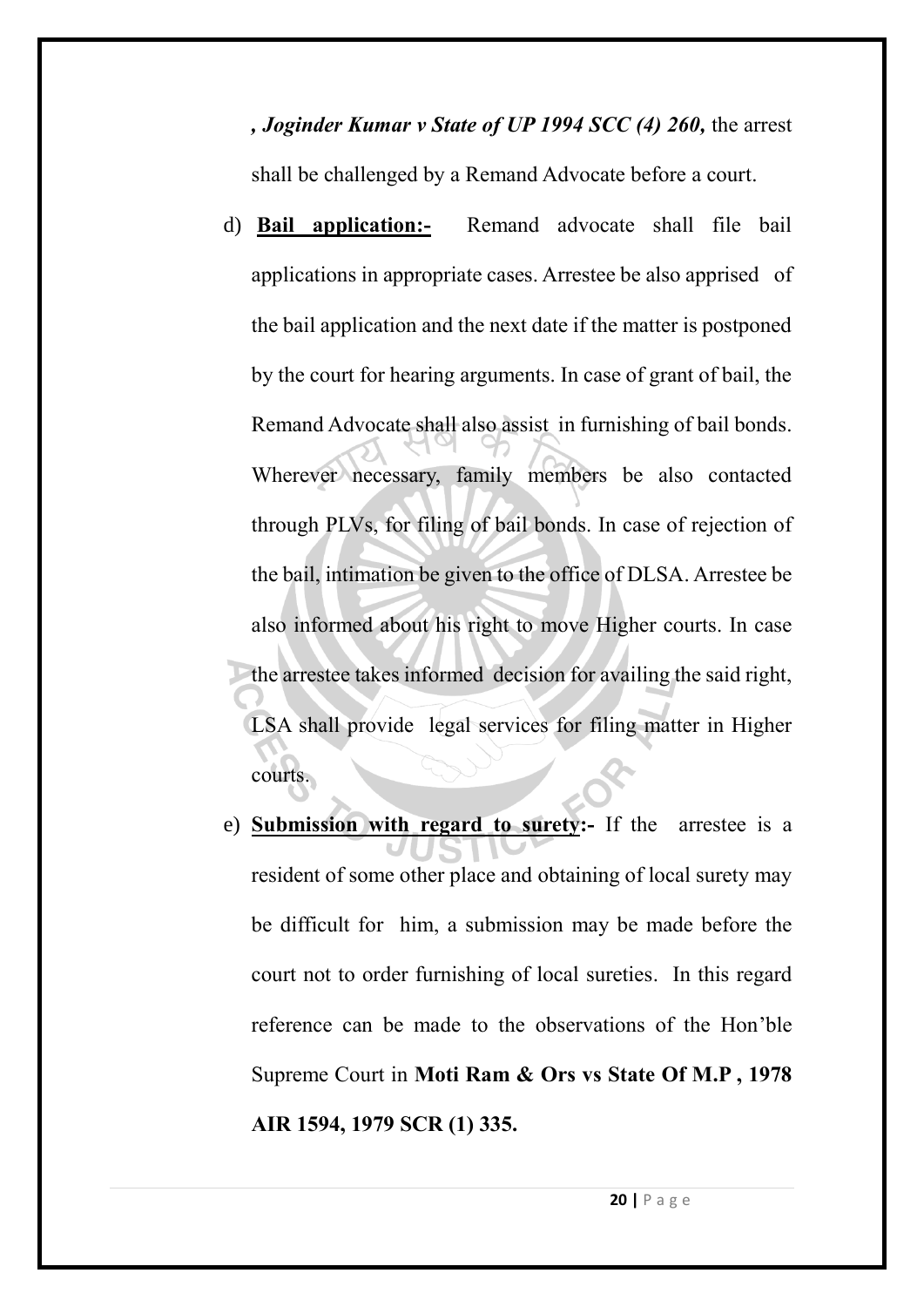- f) **Translation of documents**: In case the arrestee or the lawyer does not understand the language in which the documents have been prepared by the police, submission be made before the court to provide the translated documents so that arrestee may understand the allegations and the case of the prosecution against him. This will also facilitate effective interaction with arrestee.
- g) **In the case of foreigner arrestee**: In case the arrestee is a foreigner, the remand lawyer shall request the court to direct the police to intimate the High Commission, Embassy/Consulate.
- h) **Non-production of accused on a subsequent remand** :- if a person in judicial custody is neither produced in person nor through video conferencing on a subsequent remand then the submission may be made before the court to give remand only on production. The submission be made before the court concerned to direct the concerned authorities to produce the accused.
- i) **In case of video conference:** During remand by way of video conferencing, Remand Advocate shall inform the accused through VC only that he is representing him. In case accused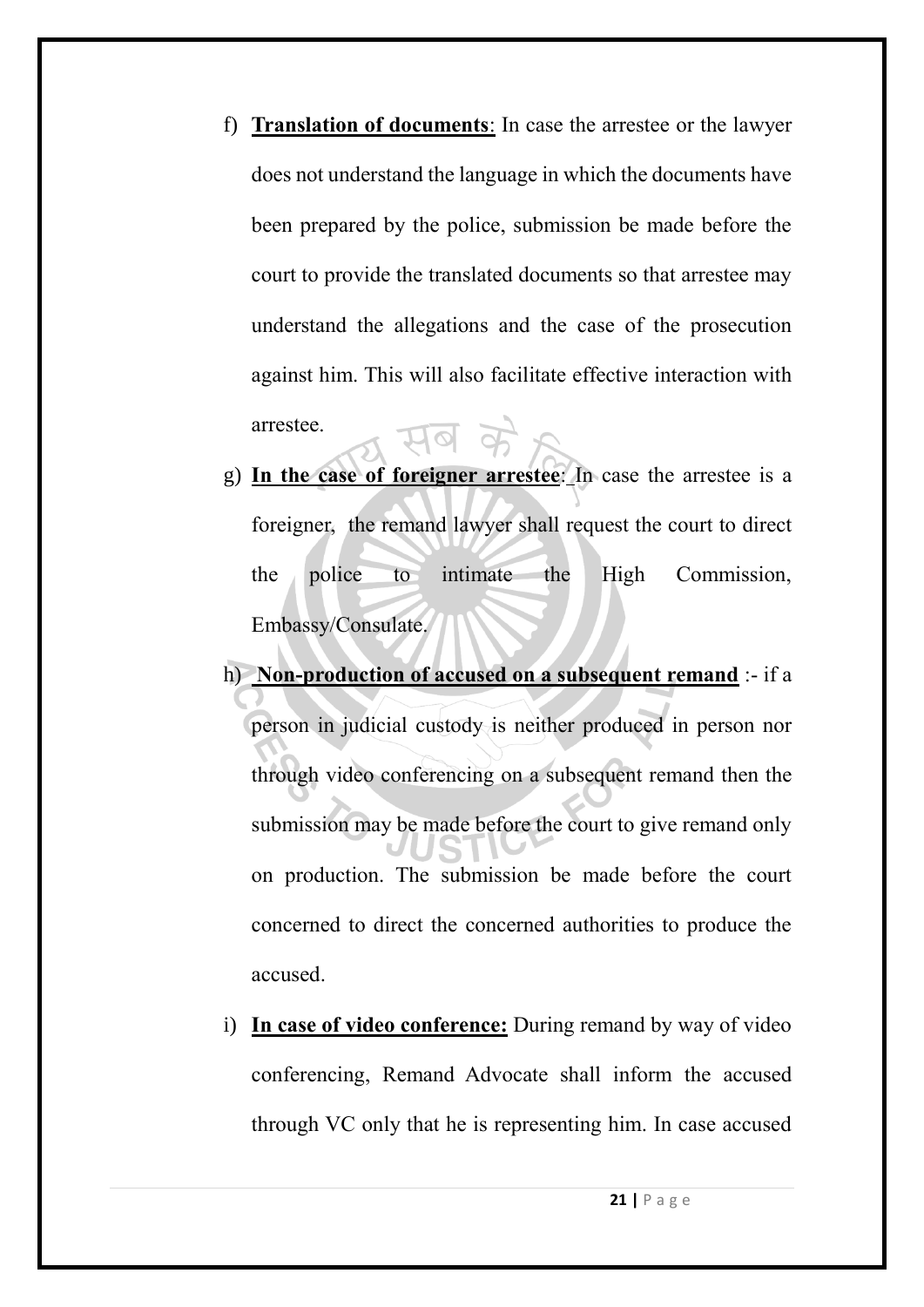wants to interact before the remand with a lawyer, permission be sought from the court for such interaction. In case remand is given by the court, the next date be intimated to the inmate. In this regard information be also given to the jail clinic.

### j) **Representation during preventive detention proceedings**:-

Persons who are produced before Executive Magistrates for the purpose of detention be effectively represented, in case legal aid is required by any such person. In such a case, interaction with such persons, obtaining the copy of application and other documents, preparing a case for resisting preventive detention are some of the pre-requisite steps for effective representation. If the order for preventive detention is passed, the detainee be apprised of his rights to move higher authorities/courts. In case the legal aid is required for moving higher courts, the requisite steps be taken by Legal Services Authorities in this regard.

k) **Child arrestees** :- Remand Advocates shall be duly trained in Juvenile Justice Law. In case arrested person apparently appears to be child in conflict with law, submission be made before the Magistrate to take the steps as per Juvenile Justice Law. Application in this regard be moved before the court.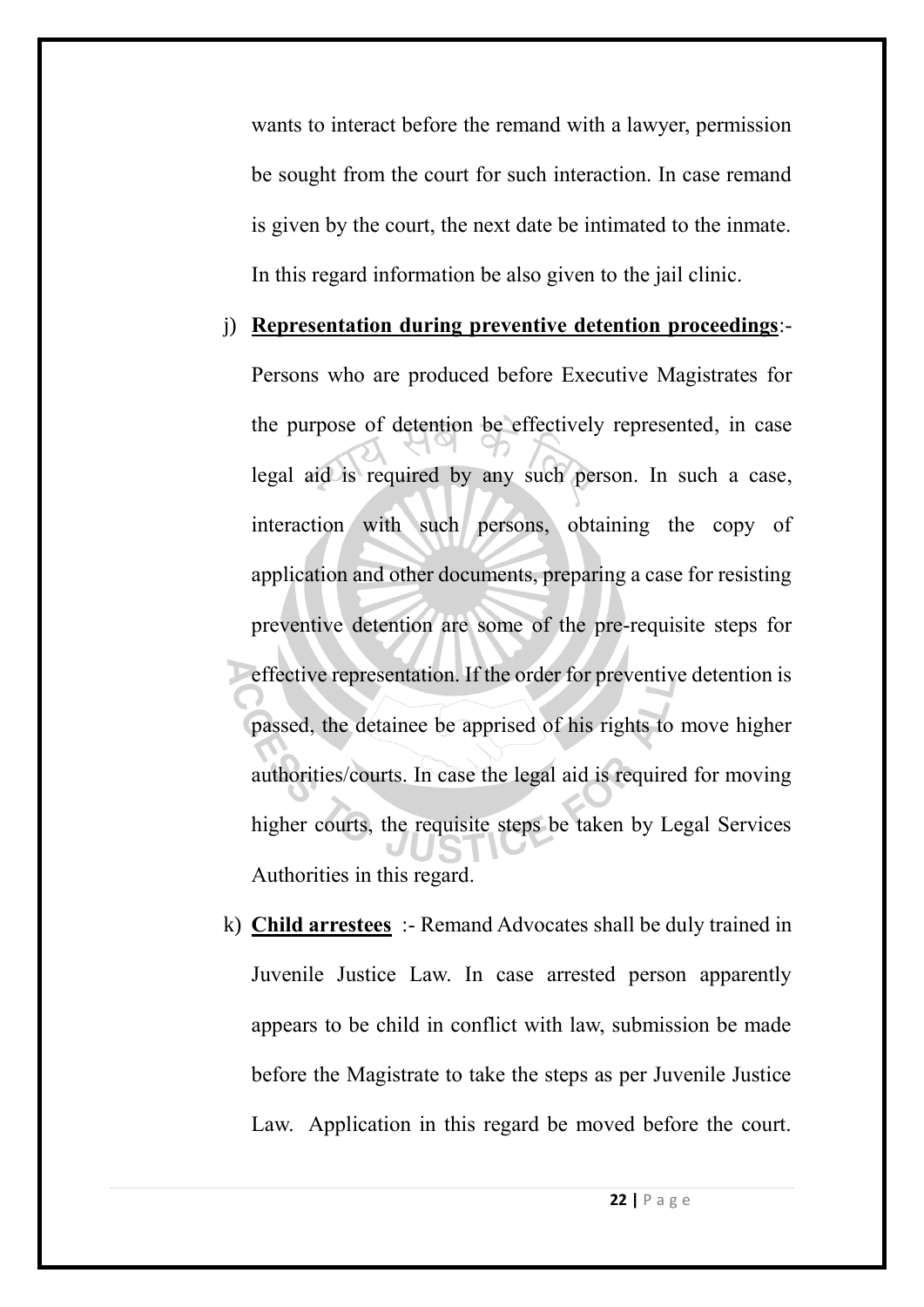Efforts be also made in coordination with the family members of such person to collect the documents reflecting about his date of birth.

l) **Persons of unsound mind and mental retardation**: Whenever a person of unsound mind is produced for a remand, the Remand Lawyer shall take steps in accordance with chapter XXV of Code of Criminal Procedure of 1973. Submission for his bail be made in accordance with section 330 CrPC. His rights provided under Mental Healthcare Act,2017 be also secured such as right to access Mental Healthcare, right to protection from cruel, inhuman and degrading treatment. In this regard office of DLSA shall be duly intimated so that the protections under Mental Healthcare Act,2017 be actualized.

### **5. Other roles of Legal Services Authorities:-**

(i) **Awareness:** Legal Services Authorities shall spread effective legal awareness amongst the public about the right to free legal assistance at prearrest, arrest and remand stage. Awareness shall also be spread about the rights of the arrestees and also about the framework envisaged under Sections 41(A) to 41(D) of Code of Criminal Procedure.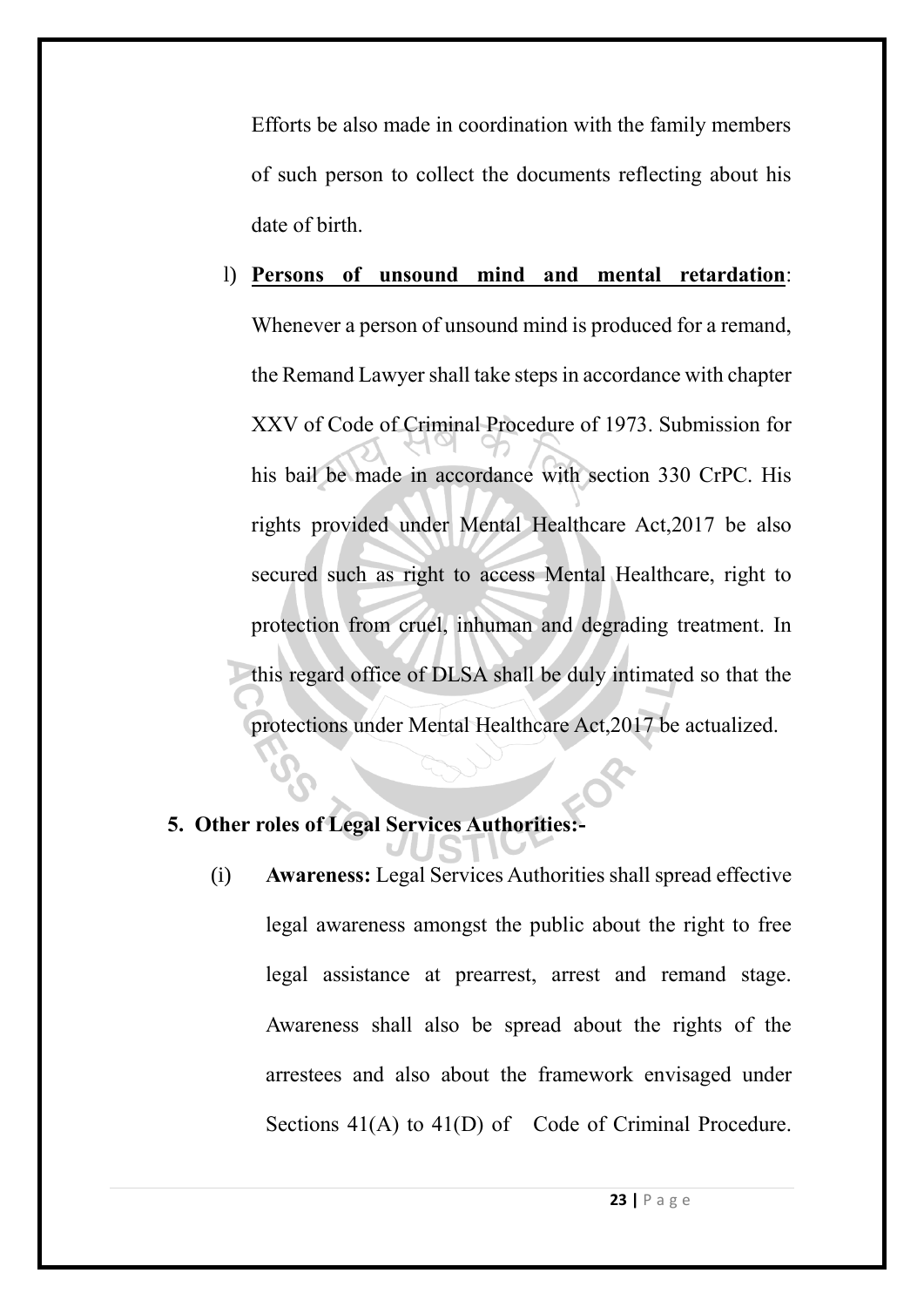Leaflets, hoardings and any other tool may be used for spreading awareness. Hoardings in coordination with police authorities be affixed in the police stations at conspicuous places. Hoardings shall mention phone numbers and addresses of the nearest Legal Services Authorities. Leaflets as envisaged under the present framework be also provided at the police station.

- (ii) **Training :** Legal Services Authorities shall impart specialized training to the duty lawyers engaged for providing legal assistance at pre arrest, arrest and remand stage. Refresher trainings be also organized periodically for the duty lawyers. Trainings may cover topics such as Right of arrested person, jurisprudence of section 41, 41 (A) to 41(D) , important judgments of the Hon'ble Supreme Court on Arrest Law, Juvenile Justice Act etc.
- (iii) **Duty Roasters:** Legal Services Authorities have to frame fortnightly or monthly duty roasters of advocates and PLVs in such a manner that all the police stations are covered. It need to be ensured that engagement of duty lawyers shall be proportionate to the requirement. Duty Roasters may also spell out the duties at different periods of the day i.e. during